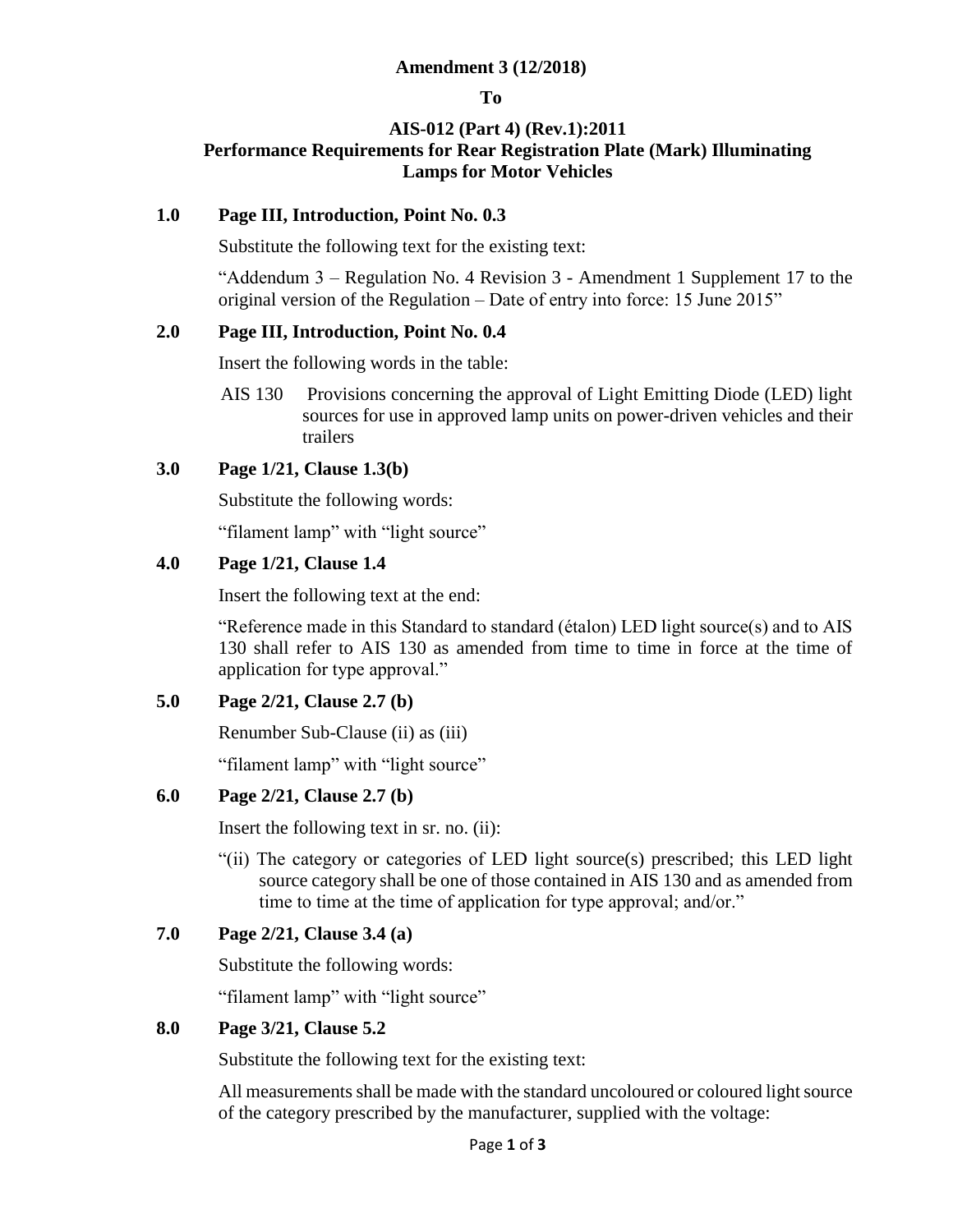- (a) In the case of filament lamp(s), that is necessary to produce the reference luminous flux required for that category of filament lamp;
- (b) In the case of LED light source(s) of  $6.75$  V,  $13.5$  V or  $28.0$  V, the luminous flux value produced shall be corrected. The correction factor is the ratio between the objective luminous flux and the value of the luminous flux found at the voltage applied.

All measurements on the devices with non-replaceable light sources shall be made at 6.75 V, 13.5 V or 28.0 V respectively.

# **9.0 Page 4/21, Clause 5.6**

Substitute the following words:

"filament lamp" with "light source"

# **10.0 Page 4/22, Clause 5.6.1**

Substitute the following text for the existing text:

Any category or categories of light source(s) approved according to AIS-034 (Part 1) (Rev. 1) and/or AIS 130 may be used, provided that no restriction on the use is made in AIS-034 (Part 1) (Rev. 1) and its series of amendments in force at the time of application for type approval or in AIS 130 and its series of amendments in force at the time of application for type approval.

# **11.0 Page 4/21, Clause 5.6.2**

Substitute the following text for the existing text:

"The design of the device shall be such that the light source cannot be fixed in any other position but the correct one."

# **12.0 Page 4/21, Clause 5.6.3**

Substitute the following words:

"filament lamp" with "light source"

# **13.0 Page 11/21, ANNEX E**

Substitute the following text for the existing text:

"E.1.2. For replaceable filament lamps:

When equipped with light sources at  $6.75$  V,  $13.5$  V or  $28.0$  V, the luminance values produced shall be corrected. For filament lamps the correction factor is the ratio between the reference luminous flux and the mean value of the luminous flux found at the voltage applied (6.75 V, 13.5 V or 28.0 V).

For LED light sources the correction factor is the ratio between the objective luminous flux and the mean value of the luminous flux found at the voltage applied (6.75 V, 13.5 V or 28.0 V).

The actual luminous fluxes of each light source used shall not deviate more than  $\pm$ 5 per cent from the mean value. Alternatively and in case of filament lamps only a standard filament lamp may be used in turn, in each of the individual positions, operated at its reference flux, the individual measurements in each position being added together.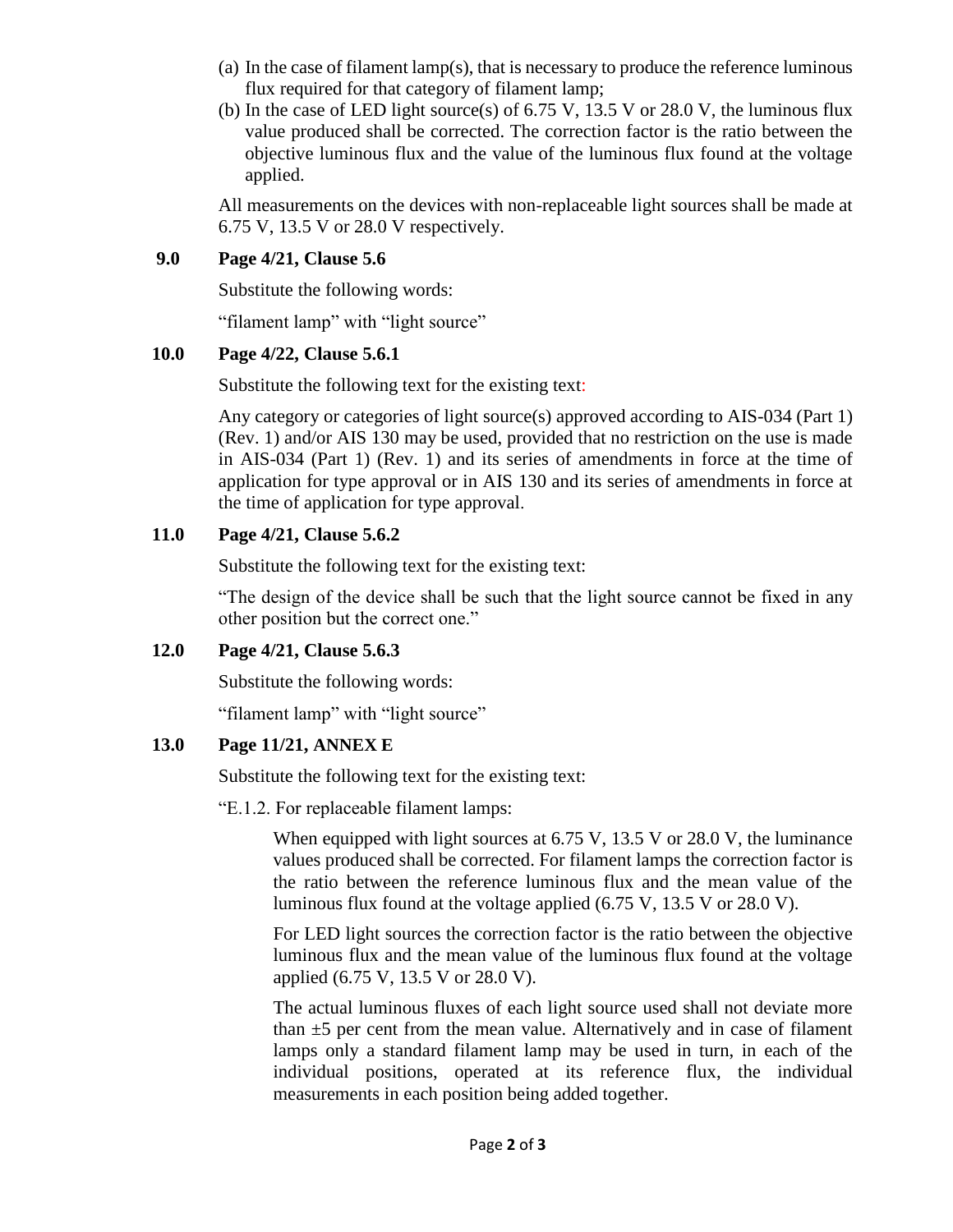# **14.0 Page 12/21, ANNEX F, Sub Clauses F1 .2 and F 1.2.3**

Substitute the following words:

"Standard filament lamp with standard light source."

# **15.0 Page 14/21, ANNEX G, Sub Clause G1.2**

Substitute the following words:

"Standard filament lamp with standard light source."

#### PRINTED BY THE AUTOMOTIVE RESEARCH ASSOCIATION OF INDIA P.B. NO. 832, PUNE 411 004

ON BEHALF OF AUTOMOTIVE INDUSTRY STANDARDS COMMITTEE

UNDER CENTRAL MOTOR VEHICLE RULES – TECHNICAL STANDING COMMITTEE

> SET-UP BY MINISTRY OF ROAD TRANSPORT & HIGHWAYS (DEPARTMENT OF ROAD TRANSPORT & HIGHWAYS) GOVERNMENT OF INDIA

> > 5<sup>th</sup> December 2018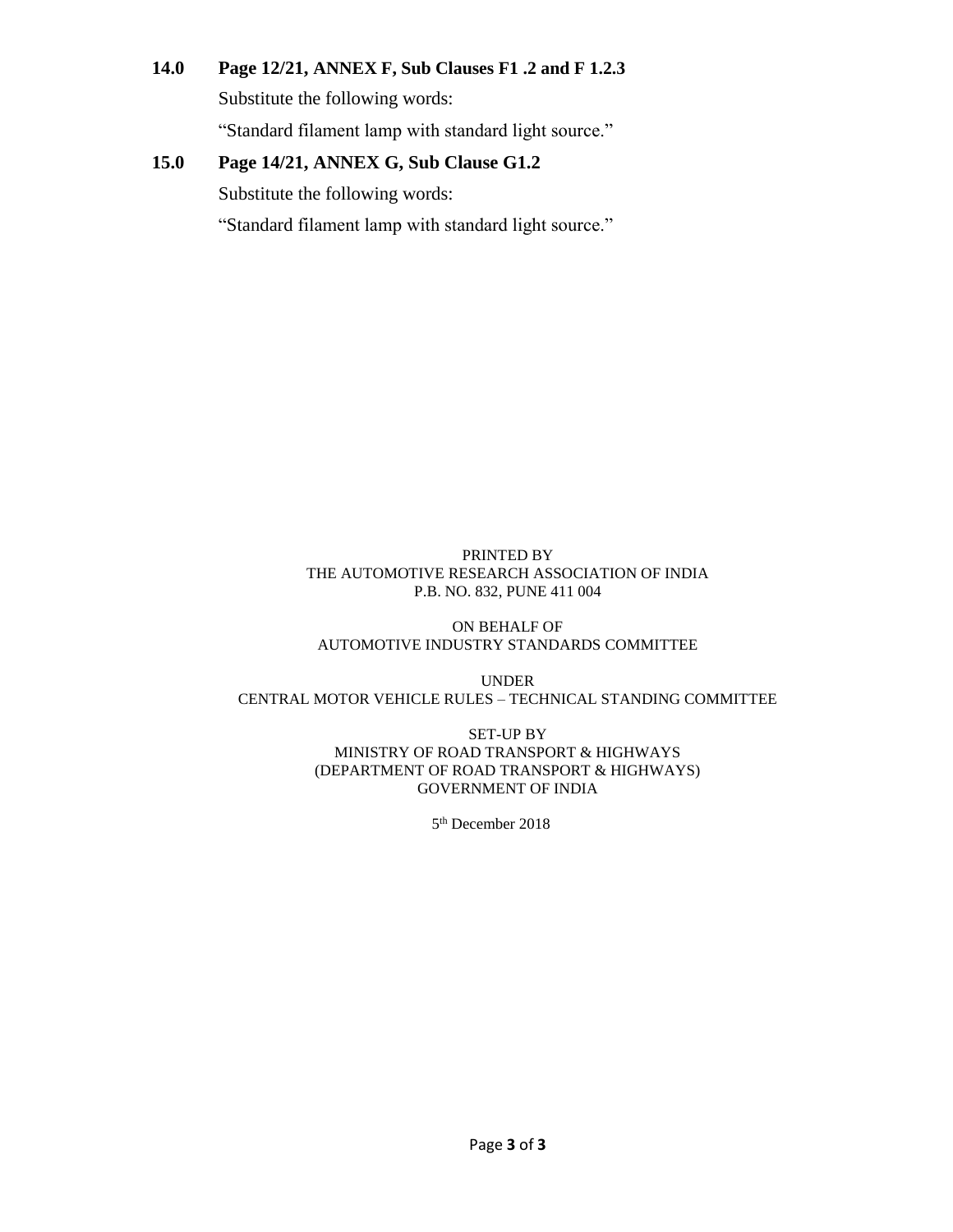# **Amendment No. 2 19th December 2017**

**to**

#### **AIS-012 (Part 4) (Rev. 1): 2011**

#### **Performance Requirements for Rear Registration Plate (Mark) Illuminating Lamps for Motor Vehicles**

#### **1. Page 1/21, Clause 0,Scope:**

Substitute the following text for the existing text:

#### **0. SCOPE**

This standard applies to rear registration plate lamps for vehicles of categories L7, M, N, T and  $A<sup>1/</sup>$ .

Note: The permission to use rear registration plate illuminating lamps covered by this standard are governed by requirements specified by the standard for installation of requirements of that category of vehicles

#### **2. Page 2/21, First Paragraph**

Substitute the existing clause with following clause:

 The application for approval shall be submitted by the applicant. It shall specify whether the device is intended to illuminate a wide plate  $(500 \times 120 \text{ mm})$ , tall plate  $(340 \times 200 \text{ mm})$ ,  $(200 \times 100 \text{ mm})$ , or any combination of those plates. At the choice of the applicant, it will also specify that the device may be fitted in more than one or a field of positions in relation to the space to be occupied by this registration plate; these different positions shall be indicated by the applicant in the application. It shall be accompanied by the following, in respect of each type:

#### **3. Page 5/21, Clause 9,Photometric Characteristics:**

Add new clause 9.1 as below:

9.1 The Photometric measurements for Rear registration plate illuminating device for L7 and A category vehicles shall be as per Annex F of AIS-010 (Part 3) (Rev.1):2010.

> PRINTED BY THE AUTOMOTIVE RESEARCH ASSOCIATION OF INDIA P. B. NO. 832, PUNE 411 004 ON BEHALF OF AUTOMOTIVE INDUSTRY STANDARDS COMMITTEE UNDER CENTRAL MOTOR VEHICLE RULES - TECHNICAL STANDING COMMITTEE SET-UP BY MINISTRY OF ROAD TRANSPORT & HIGHWAYS (DEPARTMENT OF ROAD TRANSPORT & HIGHWAYS) GOVERNMENT OF INDIA

19th December 2017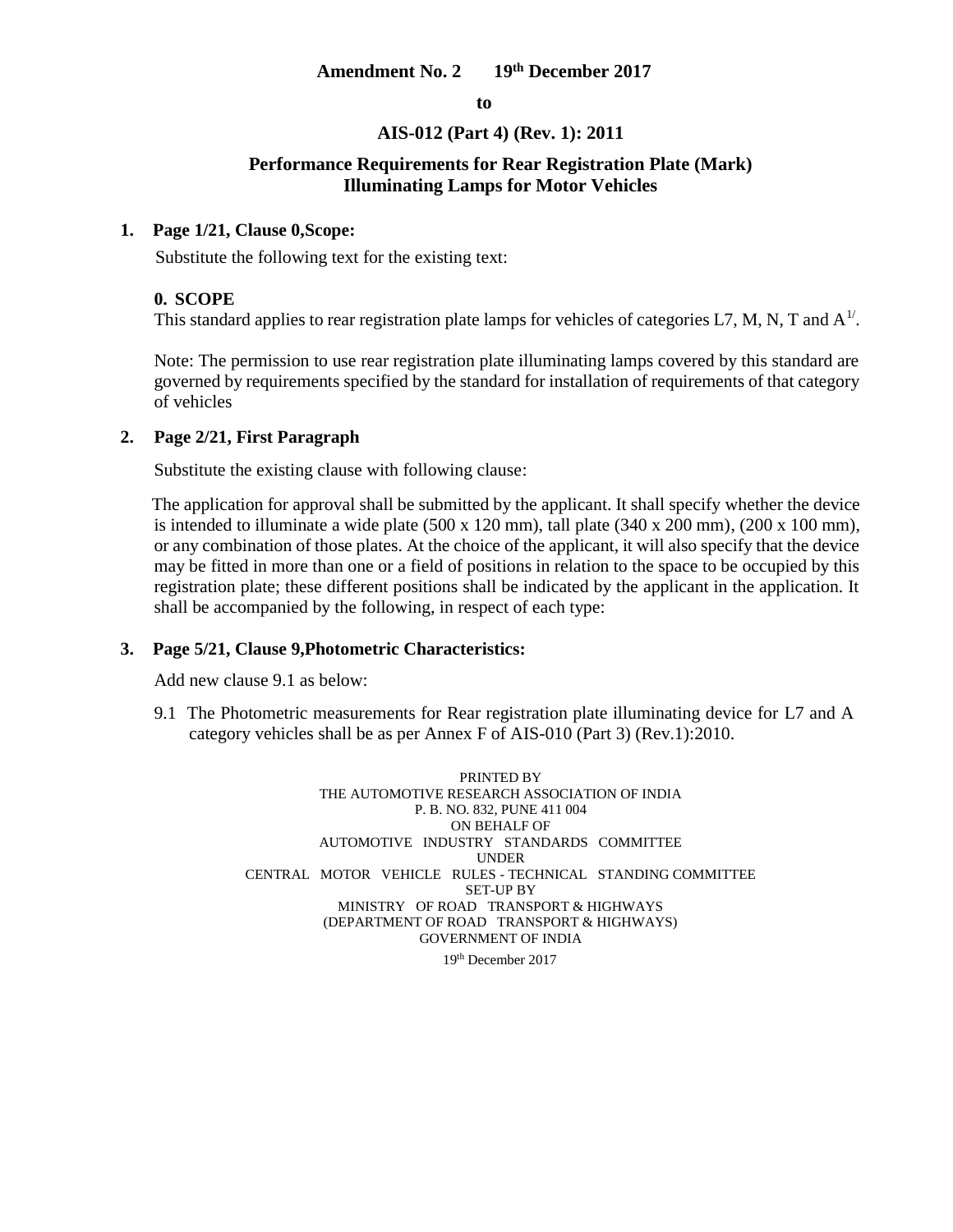# **Amendment No. 1 August 2013 To AIS-012 (Part 4) (Rev. 1): 2011 Performance Requirements for Rear Registration Plate (Mark) Illuminating Lamps for Motor Vehicles**

1. Page 7/21,

Add following new clause 16.2 after clause 16.1:

#### **"** 16.2 **Series of amendments**

Changes in ECE regulation, which are issued as series of amendments (series of amendments may affect the earlier type approvals) will not be considered for issuing approval to this standard.

However, Chairman, AISC may, on a case to case basis, permit to accept latest series of amendments.

This shall be incorporated in the test report.

**Note:** Such changes will be considered for inclusion in this standard at the time of its next revision."

#### PRINTED BY THE AUTOMOTIVE RESEARCH ASSOCIATION OF INDIA P. B. NO. 832, PUNE 411 004 ON BEHALF OF AUTOMOTIVE INDUSTRY STANDARDS COMMITTEE UNDER CENTRAL MOTOR VEHICLES RULES - TECHNICAL STANDING COMMITTEE SET-UP BY MINISTRY OF ROAD TRANSPORT & HIGHWAYS (DEPARTMENT OF ROAD TRANSPORT & HIGHWAYS) GOVERNMENT OF INDIA

August 2013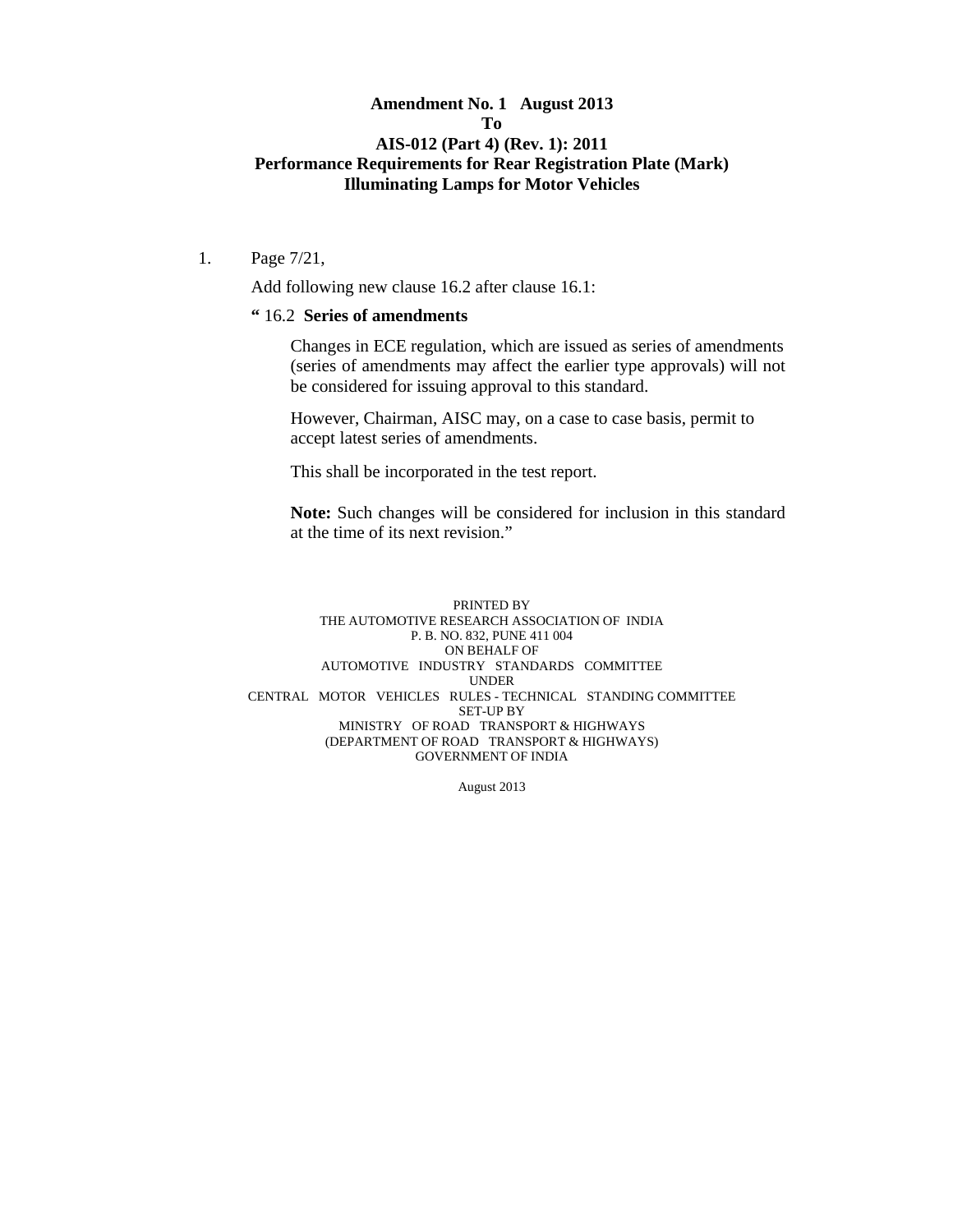# AUTOMOTIVE INDUSTRY STANDARD

# **Performance Requirements for Rear Registration Plate (Mark) Illuminating Lamps for Motor Vehicles**

**(Revision 1)** 

PRINTED BY THE AUTOMOTIVE RESEARCH ASSOCIATION OF INDIA P.B. NO. 832, PUNE 411 004

ON BEHALF OF AUTOMOTIVE INDUSTRY STANDARDS COMMITTEE

UNDER CENTRAL MOTOR VEHICLE RULES – TECHNICAL STANDING COMMITTEE

> SET-UP BY MINISTRY OF ROAD TRANSPORT & HIGHWAYS (DEPARTMENT OF ROAD TRANSPORT & HIGHWAYS) GOVERNMENT OF INDIA

> > October 2011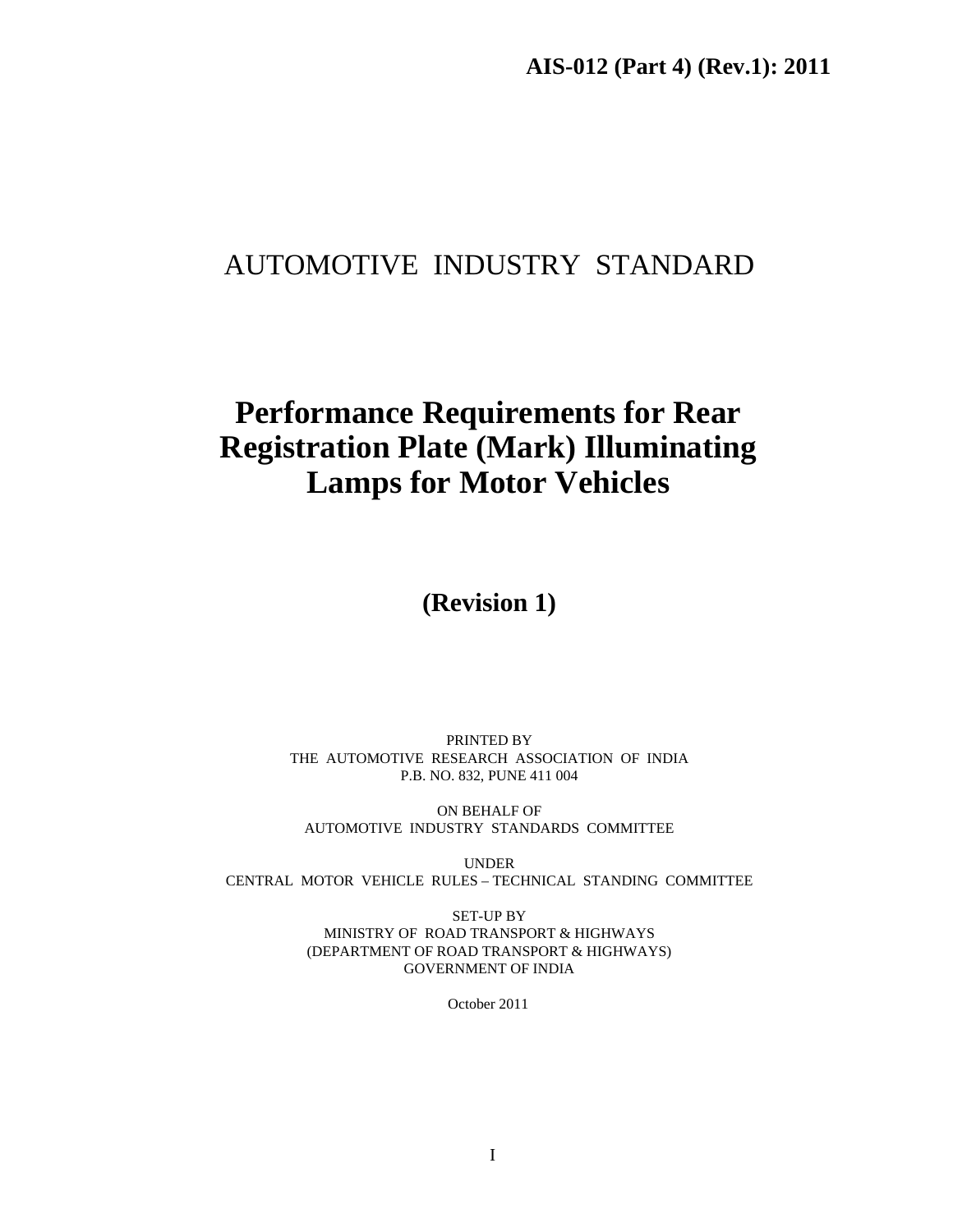# **AIS-012 (Part 4) (Rev.1):2011**

| Sr.<br>No. | Corrigenda.             | Amendment | <b>Revision</b> | <b>Date</b> | <b>Remark</b> | Misc. |
|------------|-------------------------|-----------|-----------------|-------------|---------------|-------|
|            |                         |           |                 |             |               |       |
|            |                         |           |                 |             |               |       |
|            |                         |           |                 |             |               |       |
|            |                         |           |                 |             |               |       |
|            |                         |           |                 |             |               |       |
|            |                         |           |                 |             |               |       |
|            |                         |           |                 |             |               |       |
|            |                         |           |                 |             |               |       |
|            |                         |           |                 |             |               |       |
|            |                         |           |                 |             |               |       |
|            |                         |           |                 |             |               |       |
|            |                         |           |                 |             |               |       |
|            |                         |           |                 |             |               |       |
|            |                         |           |                 |             |               |       |
|            |                         |           |                 |             |               |       |
|            |                         |           |                 |             |               |       |
|            |                         |           |                 |             |               |       |
|            |                         |           |                 |             |               |       |
|            | <b>General remarks:</b> |           |                 |             |               |       |

# **Status chart of the standard to be used by the purchaser for updating the record**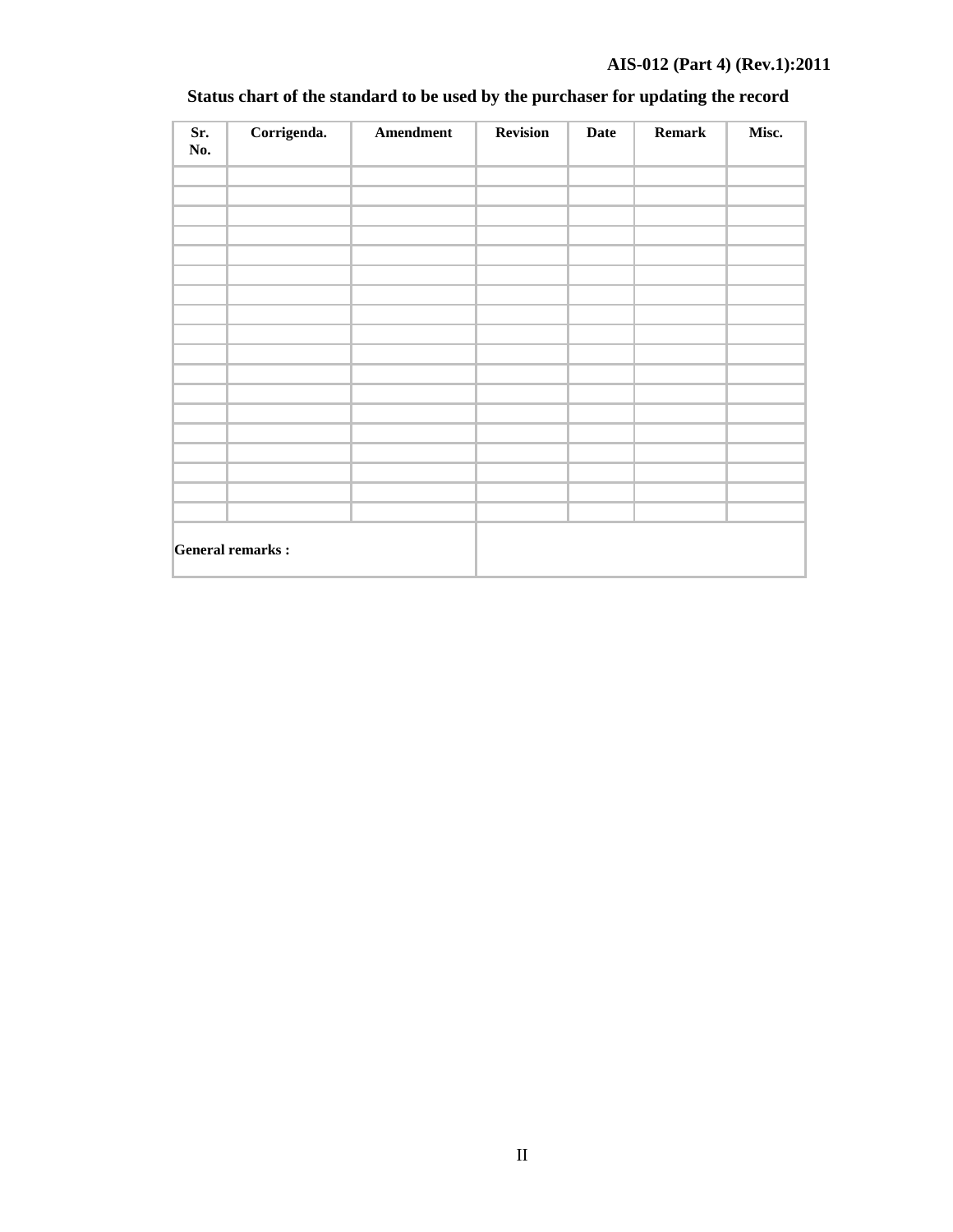#### **INTRODUCTION**

- 0.1 The Government of India felt the need for a permanent agency to expedite the publication of standards and development of test facilities in parallel when the work on the preparation of the standards is going on, as the development of improved safety critical parts can be undertaken only after the publication of the standard and commissioning of test facilities. To this end, the erstwhile Ministry of Surface Transport (MOST) has constituted a permanent Automotive Industry Standards Committee (AISC) vide order No. RT-11028/11/97-MVL dated September 15, 1997. The standards prepared by AISC will be approved by the permanent CMVR Technical Standing Committee (CTSC). After approval, the Automotive Research Association of India, (ARAI), Pune, being the Secretariat of the AIS Committee, has published this standard. For better dissemination of this information ARAI may publish this document on their Web site.
- 0.2 Accordingly AIS-012 covering performance requirements of lighting and light-signalling devices for motor vehicles having more than three wheels, trailers and semi-trailers has been published in 2004 and implemented thereafter in 2005.

With technological advancement in lighting and light-signalling devices and updation in ECE regulations, AIS-012 was taken up for revision and now is prepared in ten parts. This part covers performance requirements for rear registration plate (mark) illuminating lamps for motor vehicles.

0.3 While preparing this standard considerable assistance has been derived from following ECE regulation.

| Addendum 3: Regulation No. 4      | Uniform Provisions Concerning the Approval of                                    |
|-----------------------------------|----------------------------------------------------------------------------------|
| Revision 2 - Amendment 2          | Devices for the Illumination of Rear Registration                                |
|                                   | Supplement 13 to the original Plates of Power-driven Vehicles and their Trailers |
| version of the Regulation - Date  |                                                                                  |
| of entry into force: 11 July 2008 |                                                                                  |
|                                   |                                                                                  |

0.4 The following standards contain provisions, which through reference in this text constitute provisions of the standard.

| AIS-053:2005                       | Automotive Vehicles - Types - Terminology                                                                                                                                                                        |
|------------------------------------|------------------------------------------------------------------------------------------------------------------------------------------------------------------------------------------------------------------|
| $AIS-008$ (Rev.1):<br>2010         | Installation Requirements of Lighting and Light-signalling Devices<br>for Motor Vehicle having more than Three Wheels, Trailer and<br>Semi-trailer excluding Agricultural Tractor and Special Purpose<br>Vehicle |
| AIS-034 (Part 1)<br>(Rev. 1): 2010 | Provisions concerning the Approval of Filament Lamps for use in<br>Approved Lamp Units on Power Driven Vehicles and their Trailers                                                                               |
| AIS-037:2004                       | Procedure for Type Approval and Establishing Conformity of<br><b>Production for Safety Critical Components</b>                                                                                                   |
| <b>IEC</b> Publication<br>60061,   | Lamp Caps and Holders together with Gauges for the Control of<br>Interchangeability and Safety.                                                                                                                  |

0.5 The AISC panel and Automotive Industry Standards Committee (AISC) responsible for preparation of this standard are given in Annex H and Annex J respectively.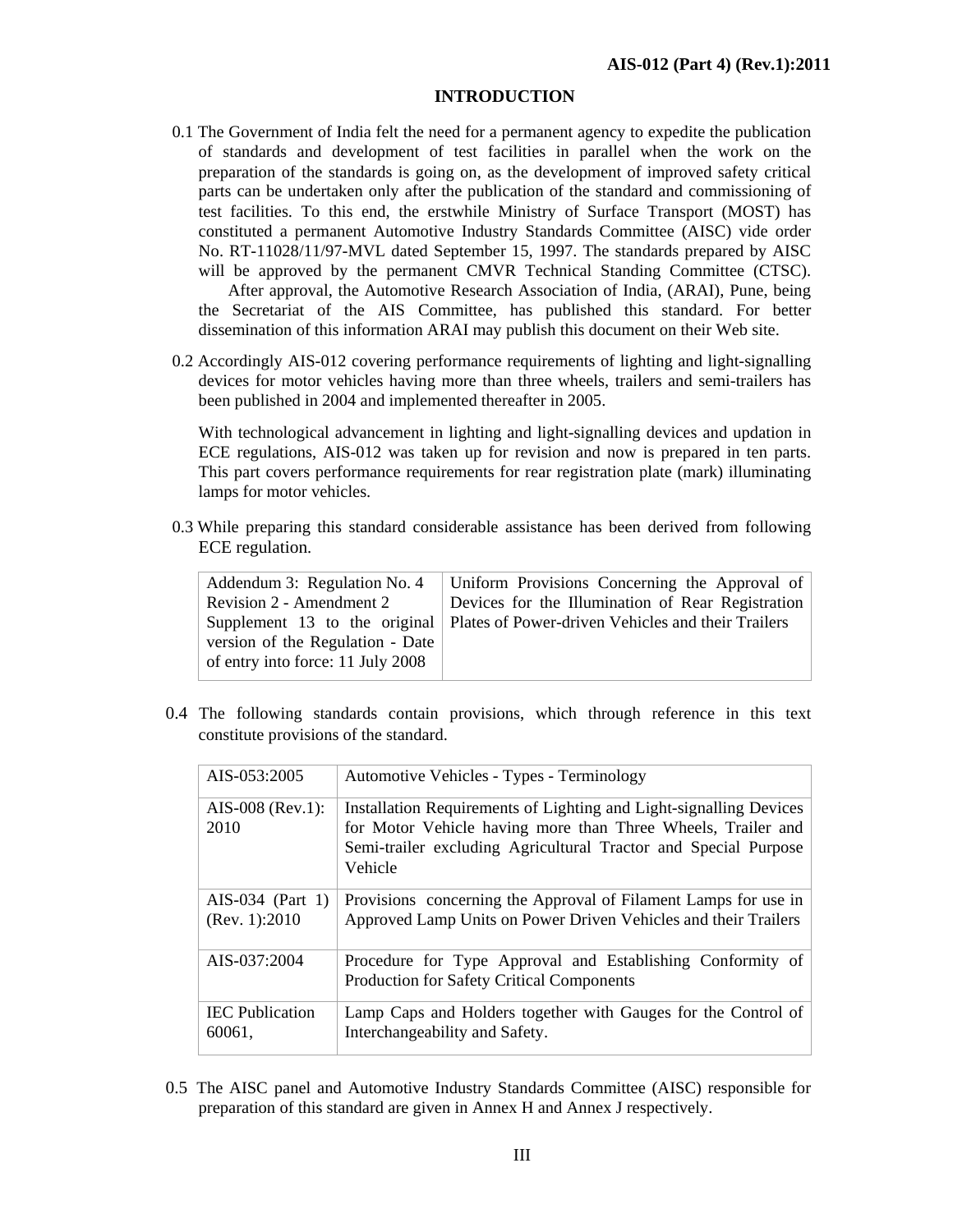| Para.<br>No.     | <b>Contents</b>                                                                                                    |       |  |
|------------------|--------------------------------------------------------------------------------------------------------------------|-------|--|
| $\overline{0}$ . | Scope                                                                                                              | 1/21  |  |
| 1.               | Definitions                                                                                                        | 1/21  |  |
| 2.               | Application for approval                                                                                           | 1/21  |  |
| 3.               | Markings                                                                                                           | 2/21  |  |
| $\overline{4}$ . | Reserved                                                                                                           | 3/21  |  |
| 5.               | General specifications                                                                                             | 3/21  |  |
| 6.               | Colour of light emitted                                                                                            | 4/21  |  |
| 7.               | Incidence of the light                                                                                             | 4/21  |  |
| 8.               | Measuring procedure                                                                                                | 5/21  |  |
| 9.               | Photometric characteristics                                                                                        | 5/21  |  |
| 10.              | Conformity of production                                                                                           | 5/21  |  |
| 11.              | Penalties for non-conformity of production                                                                         | 6/21  |  |
| 12.              | Reserved                                                                                                           | 6/21  |  |
| 13.              | <b>Transitional provisions</b>                                                                                     | 6/21  |  |
| 14.              | Reserved                                                                                                           | 6/21  |  |
| 15.              | Establishing compliance of "E"/ "e" approved rear registration<br>plate (mark) illuminating lamps to this standard | 7/21  |  |
| 16.              | Amendments to ECE regulations after the level described in<br>0.3 of introduction                                  | 7/21  |  |
| 17.              | Modifications of the type of a rear registration plate (mark)<br>illuminating lamp and extension of approval       | 7/21  |  |
| 18.              | Criteria for extension of approval                                                                                 | 7/21  |  |
|                  | <b>List of Annexes</b>                                                                                             |       |  |
| Annex A          | Reserved                                                                                                           | 8/21  |  |
| Annex B          | Reserved                                                                                                           | 8/21  |  |
| Annex C          | Measurement points for test purposes                                                                               | 9/21  |  |
| Annex D          | Minimum field of visibility of the surface to be illuminated                                                       | 10/21 |  |
| Annex E          | Photometric measurement of lamps equipped with several light<br>sources                                            | 11/21 |  |
| Annex F          | Minimum requirements for conformity of production control<br>procedures                                            | 12/21 |  |
| Annex G          | Minimum requirements for sampling by a testing agency                                                              | 14/21 |  |

# **Performance Requirements for Rear Registration Plate (Mark) Illuminating Lamps for Motor Vehicles**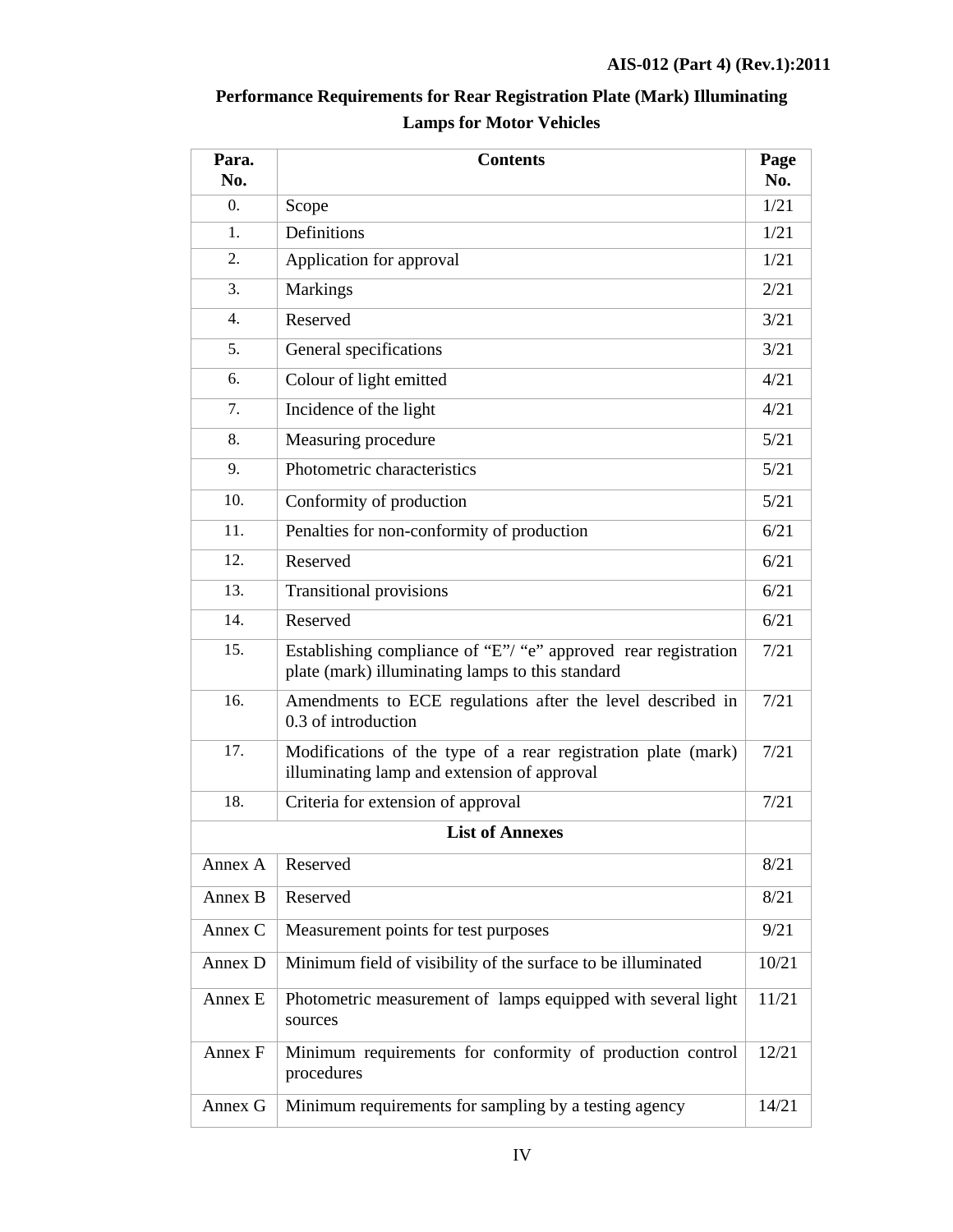# **Performance Requirements for Rear Registration Plate (Mark) Illuminating Lamps for Motor Vehicles**

#### **0. SCOPE**

This standard applies to rear registration plate lamps for vehicles of categories M, N, T and A  $\frac{1}{1}$ .

 **Note:** The permission to use rear registration plate illuminating lamps covered by this standard are governed by requirements specified by the standard for installation of requirements of that category of vehicles.

#### **1. DEFINITIONS**

For the purpose of this standard,

- 1.1 The definitions given in AIS-008(Rev.1) and its amendments in force at the time of application for type approval shall apply to this standard.
- 1.2 "**Rear registration plate lamp**" means the device for the illumination of rear registration plates, hereinafter called "illuminating device", which illuminates the rear registration plate by reflection. For the approval of this device, the illumination of the space to be occupied by the plate is determined.
- 1.3 "**Rear registration plate lamps of different types**" means lamps which differ in such essential respects as:
	- (a) the trade name or mark;
	- (b) the characteristics of the optical system, (levels of intensity, light distribution angles, category of filament lamp, light source module, etc.)
- 1.4. References made in this standard to standard (étalon) filament lamp(s) and to AIS-034 (Part 1) (Rev. 1) shall refer to AIS-034 (Part 1)(Rev. 1) and its amendments in force at the time of application for type approval.

# **2. APPLICATION FOR APPROVAL: TECHNICAL INFORMATION TO BE SUBMITTED BY THE APPLICANT AT THE TIME OF APPROVAL**

#### **Sr. No. Particulars**

- 2.1 Manufacturer's name and address
- 2.2 Telephone No
- 2.3 FAX. No.
- 2.4 E mail address
- 2.5 Contact person
- 2.6 Plant/(s)of manufacture.

\_\_\_\_\_\_\_\_\_\_\_\_\_\_\_\_\_\_\_\_\_\_\_\_\_

2.7 The intended function(s) of the device.

 $1/$  As defined in AIS-053: Automotive Vehicles - Types - Terminology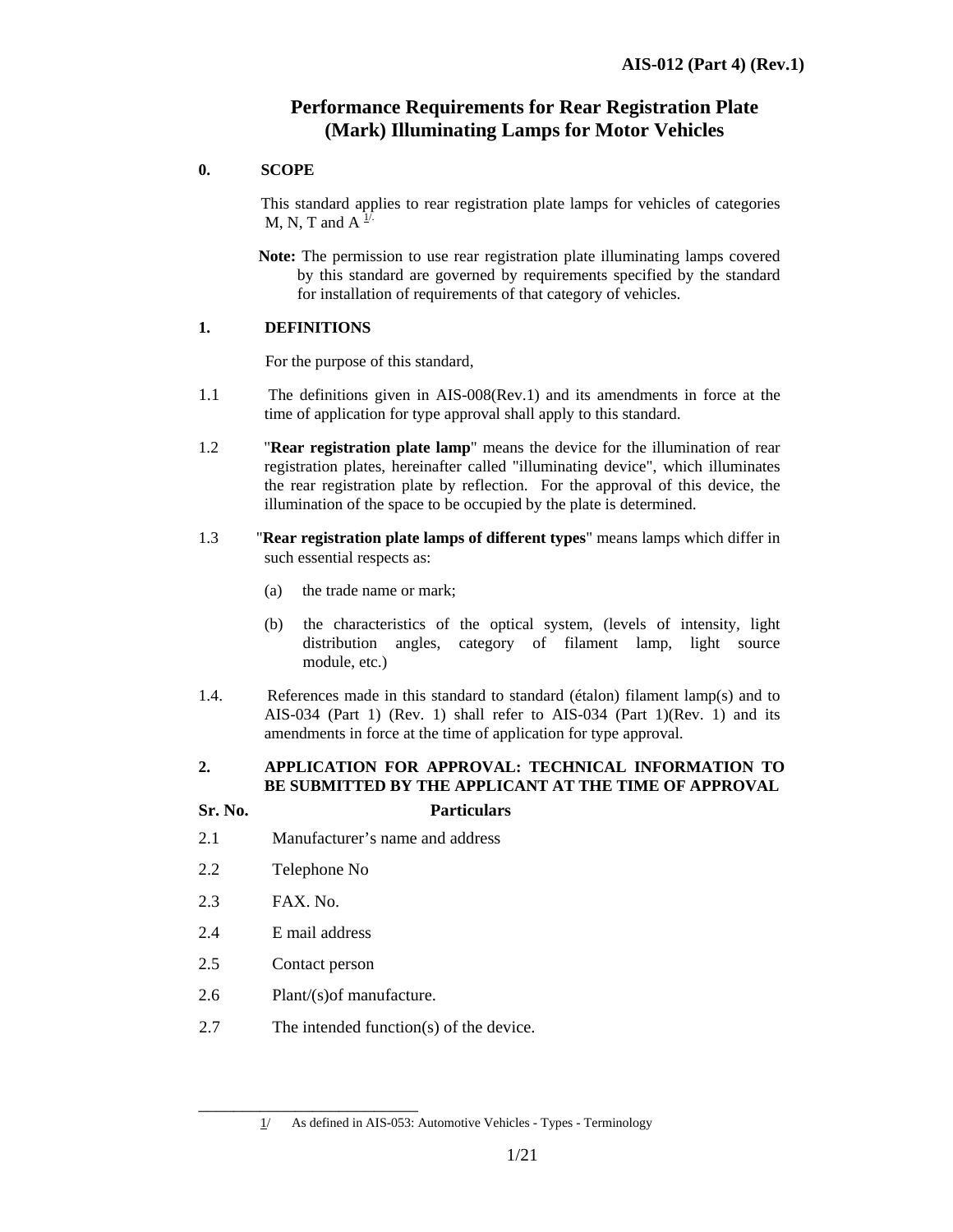The application for approval shall be submitted by the applicant. It shall specify whether the device is intended to illuminate a wide plate (500 x 120 mm), tall plate (340 x 200 mm) or any combination of those plates. At the choice of the applicant, it will also specify that the device may be fitted in more than one or a field of positions in relation to the space to be occupied by this registration plate; these different positions shall be indicated by the applicant in the application. It shall be accompanied by the following, in respect of each type:

- (a) drawings, in triplicate, in sufficient detail to permit identification of the type and showing geometrically the position in which the illuminating device is to be fitted in relation to the space to be occupied by the registration plate, and the outlines of the area adequately illuminated.
- (b) a brief technical description stating in particular, with the exception of lamps with non-replaceable light sources:
	- i) the category or categories of filament lamp prescribed; this filament lamp category shall be one of those contained in AIS-34 (Part 1)(Rev. 1); and/or
	- ii) the light source module specific identification code<sup> $1/$ </sup>.
- (c) two samples, equipped with the lamp or lamps recommended

#### **3. MARKINGS**

\_\_\_\_\_\_\_\_\_\_\_\_\_\_\_\_\_\_\_\_

Illuminating devices submitted for approval shall bear:

- 3.1 the trade name or mark of the maker or manufacturer of the illuminating device;
- 3.2. a space of sufficient size for the approval mark; this space shall be shown in the drawings mentioned in paragraph 2**.7** (a) above.
- 3.3. in the case of lamps with non-replaceable light sources or light source module(s), the marking of rated voltage of the range of voltage, and the rated wattage;
- 3.4. with the exception of lamps with non-replaceable light sources it shall bear a clearly legible and indelible marking indicating:
	- (a) the category or categories of filament lamp(s) prescribed; and/or
	- (b) the light source module specific identification code.

<sup>1/</sup> A light source is defined in ISO 7227:1987 "Road vehicles - Lighting and light-signalling devices - Vocabulary" as an emitter of visible and radiant energy.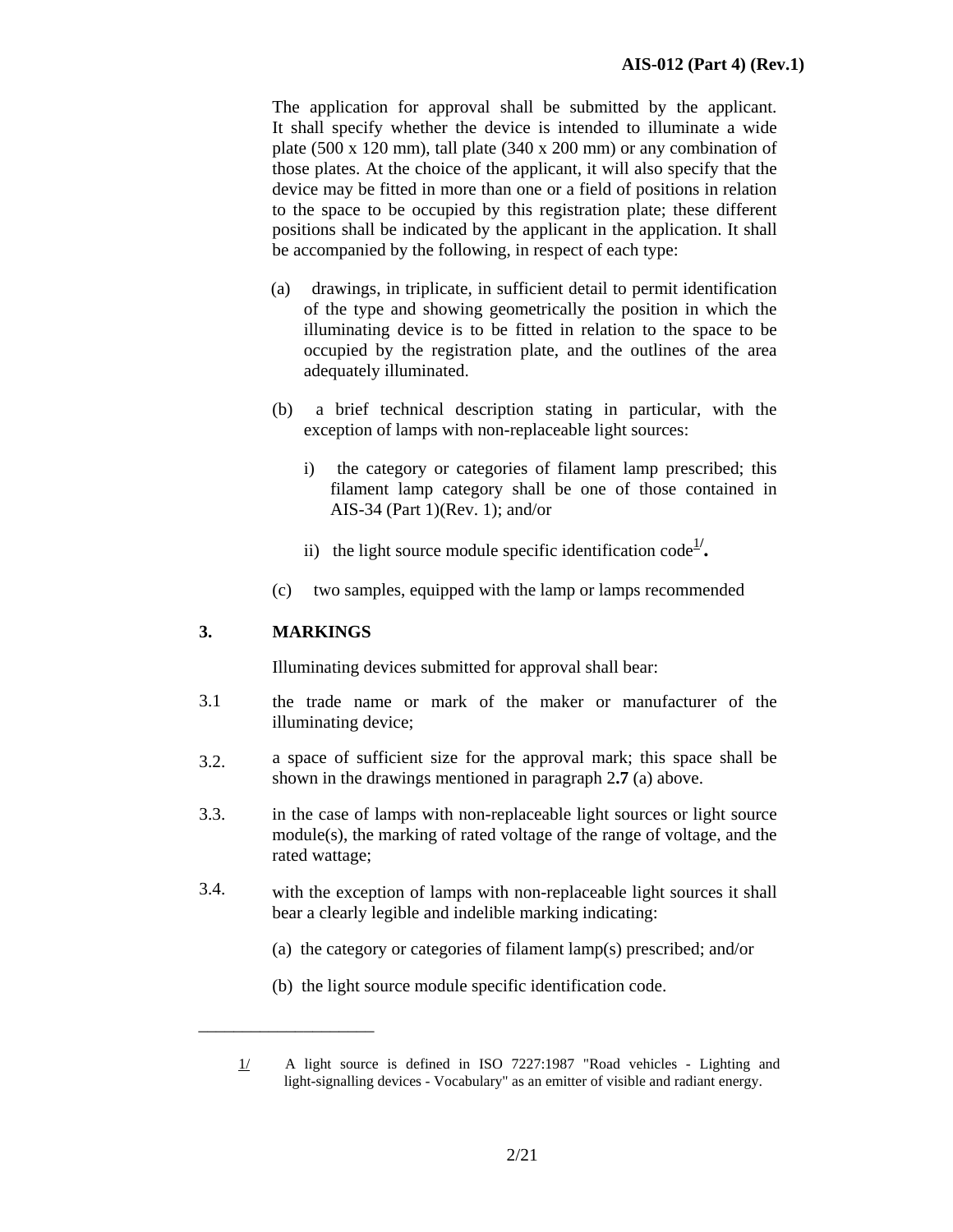- $3.5.$  in the case of lamps with light source module(s), the light source module(s) shall bear:
- 3.5.1. the trade name or mark of the lamp manufacturer; this marking shall be clearly legible and indelible;
- 3.5.2. the specific identification code of the module; this marking shall be clearly legible and indelible. This specific identification code shall comprise the starting letters "MD" for "MODULE", in the case several non identical light source modules are used, followed by additional symbols or characters; this specific identification code shall be shown in the drawings mentioned in paragraph 2.7 (a) above.

 The approval marking does not have to be the same as the one on the lamp in which the module is used, but both markings shall be from the same lamp manufacturer.

3.5.3. the marking of the rated voltage and rated wattage.

# **4. Reserved**

 $\mathcal{L}=\mathcal{L}^{\mathcal{L}}$  , where  $\mathcal{L}^{\mathcal{L}}$  , we have the set of the set of the set of the set of the set of the set of the set of the set of the set of the set of the set of the set of the set of the set of the set of

# **5. GENERAL SPECIFICATIONS**

Each device shall satisfy the provisions of paragraph  $9<sup>1/2</sup>$ .

- 5.1. The devices for the illumination of rear registration plates shall be so constructed that the whole surface of the plate will be visible within the angles given in Annex D.
- 5.2. All measurements shall be made with the standard filament lamp of the category prescribed by the manufacturer, the supply voltage being so regulated as to produce the reference luminous flux. All measurements on the devices with non-replaceable light sources shall be made at 6.75 V, 13.5 V or 28.0 V respectively.
- 5.3. In the case of light sources supplied by a special power supply, the above test voltages shall be applied to the input terminals of that power supply. The test laboratory may require from manufacturer the special power supply needed to supply the light sources.
- 5.4. For any rear registration plate illuminating device, except those equipped with filament lamp(s), the luminance values measured after one minute and after 30 minutes of operation shall comply with the minimum requirements.

 The luminance distribution after one minute of operation may be calculated by applying at each test point the ratio of luminance values measured in one point after one minute and after 30 minutes of operation.

 $1/$  These specifications are such as to ensure good visibility if the inclination of the registration plate does not exceed 30º on either side of the vertical.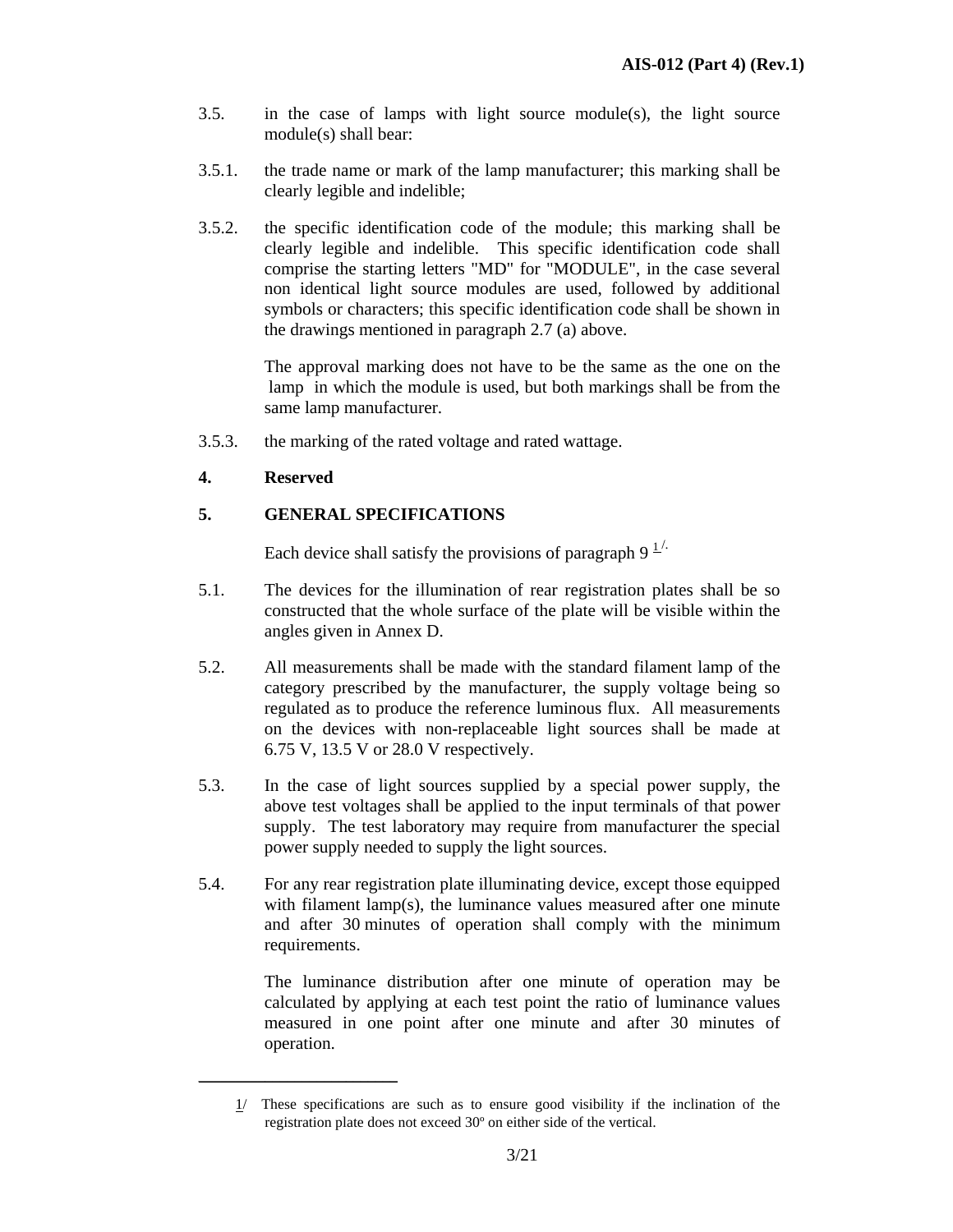- 5.5. In the case of light source modules, it shall be checked that:
- 5.5.1. The design of the light source module(s) shall be such as:
	- (a) that each light source module may only be fitted in no other position than the designated and correct one and can only be removed with the use of tool(s);
	- (b) If there are more than one light source module used in the housing for a device, light source modules having different characteristics can not be interchanged within the same lamp housing.
- 5.5.2. The light source module(s) shall be tamperproof.
- 5.6. In the case of replaceable filament lamp(s):
- 5.6.1. Any category or categories of filament lamp(s) approved according to AIS-034 (Part 1) (Rev. 1) may be used, provided that no restriction on the use is made in AIS-034 (Part 1) (Rev. 1) and its amendments in force at the time of application for type approval.
- 5.6.2. The design of the device shall be such that the filament lamp may be fixed in no other position but the correct one.
- 5.6.3. The filament lamp holder shall conform to the characteristics given in IEC Publication 60061. The lamp manufacturer data sheet relevant to the category of filament lamp used, applies.

#### **6. COLOUR OF LIGHT EMITTED**

 The light of the lamp used in the illuminating device shall be sufficiently colourless not to cause any appreciable change in the colour of the registration plate.

#### **7. INCIDENCE OF THE LIGHT**

 The manufacturer of the illuminating device shall specify one or more or a field of positions in which the device is to be fitted in relation to the space for the registration plate; when the lamp is placed in the position (s) specified by the manufacturer the angle of incidence of the light on the surface of the plate shall not exceed 82º at any point of the surface to be illuminated, this angle being measured from the extremity of the device's illuminating area which is furthest from the surface of the plate. If there is more than one illuminating device, the foregoing requirement shall apply only to that part of the plate intended to be illuminated by the device concerned.

 When the device has one outer edge of the illuminating surface that is parallel to the surface of the registration plate, the extremity of the illuminating surface of the device which is furthest from the surface of the plate is the middle point of the edge of the illuminating surface, which is parallel to the plate and is furthest from the surface of the plate.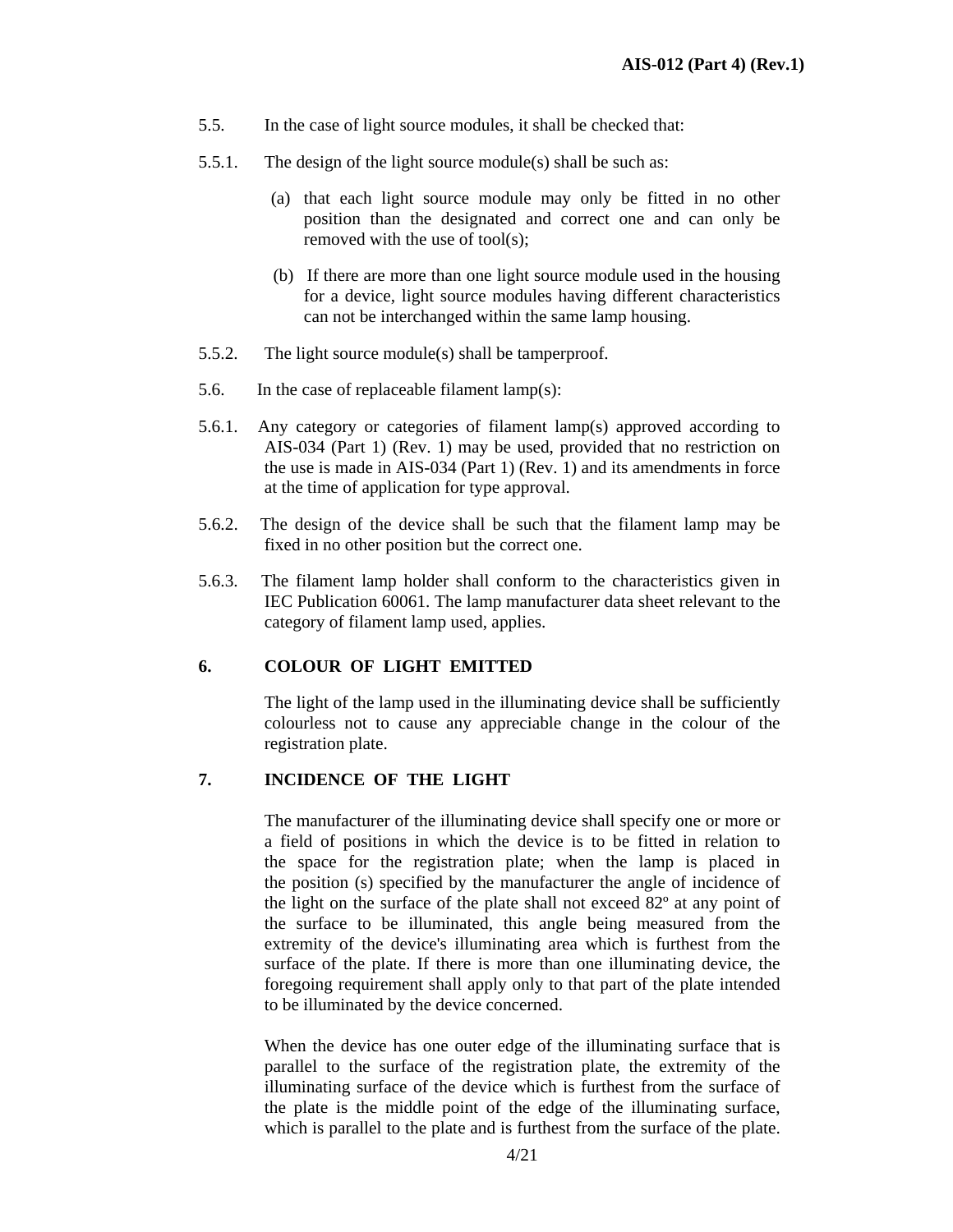The device shall be so designed that no light is emitted directly towards the rear, with the exception of red light if the device is combined or grouped with a rear lamp.

# **8. MEASURING PROCEDURE**

 Luminance measurements shall be made on a diffuse colourless surface with known diffuse reflection factor<sup>1/</sup>. The diffuse colourless surface shall have the dimensions of the registration plate or the dimension exceeding one measuring point. Its center shall be placed in the center of the positions of the measuring points.

 This diffuse colourless surface(s) shall be placed in the position normally occupied by the registration plate and 2 mm in front of its holder.

 Luminance measurements shall be made perpendicularly to the surface of the diffuse colourless surface with the tolerance of  $5^\circ$  in each direction at the points shown in Annex C to this standard, each point representing a circular area of 25 mm in diameter. The measured luminance shall be corrected for the diffuse reflection factor 1.0.

# **9. PHOTOMETRIC CHARACTERISTICS**

 At each of the points of measurement shown in Annex C, the luminance B shall be at least equal to 2.5 cd/m<sup>2</sup>.

The gradient of the luminance between the values  $B_1$  and  $B_2$ , measured at any two points 1 and 2 selected from among those mentioned above, shall not exceed 2 x Bo/cm, Bo being the minimum luminance measured at the various points, that is to say:

$$
\frac{B_2 - B_1}{distance \, 1 - 2 \, in \, cm} \leq 2 \, x \, Bo/cm
$$

# **10. CONFORMITY OF PRODUCTION**

 The conformity of production procedures shall comply with those set out in AIS-037, with the following requirements:

- 10.1. Devices for the illumination of rear registration plates (henceforth called devices), approved under this standard shall be so manufactured as to conform to the type approved by meeting the requirements set forth in paragraphs 5, 6 and 9 above. If there is more than one device necessary, then in the following text a device means a set of devices.
- 10.2. The minimum requirements for conformity of production control procedures set forth in Annex F to this standard shall be complied with.

<sup>------------------------------------------------------------------------</sup>  1/ CIE Publication No.17 –1970, paragraph 45-20-040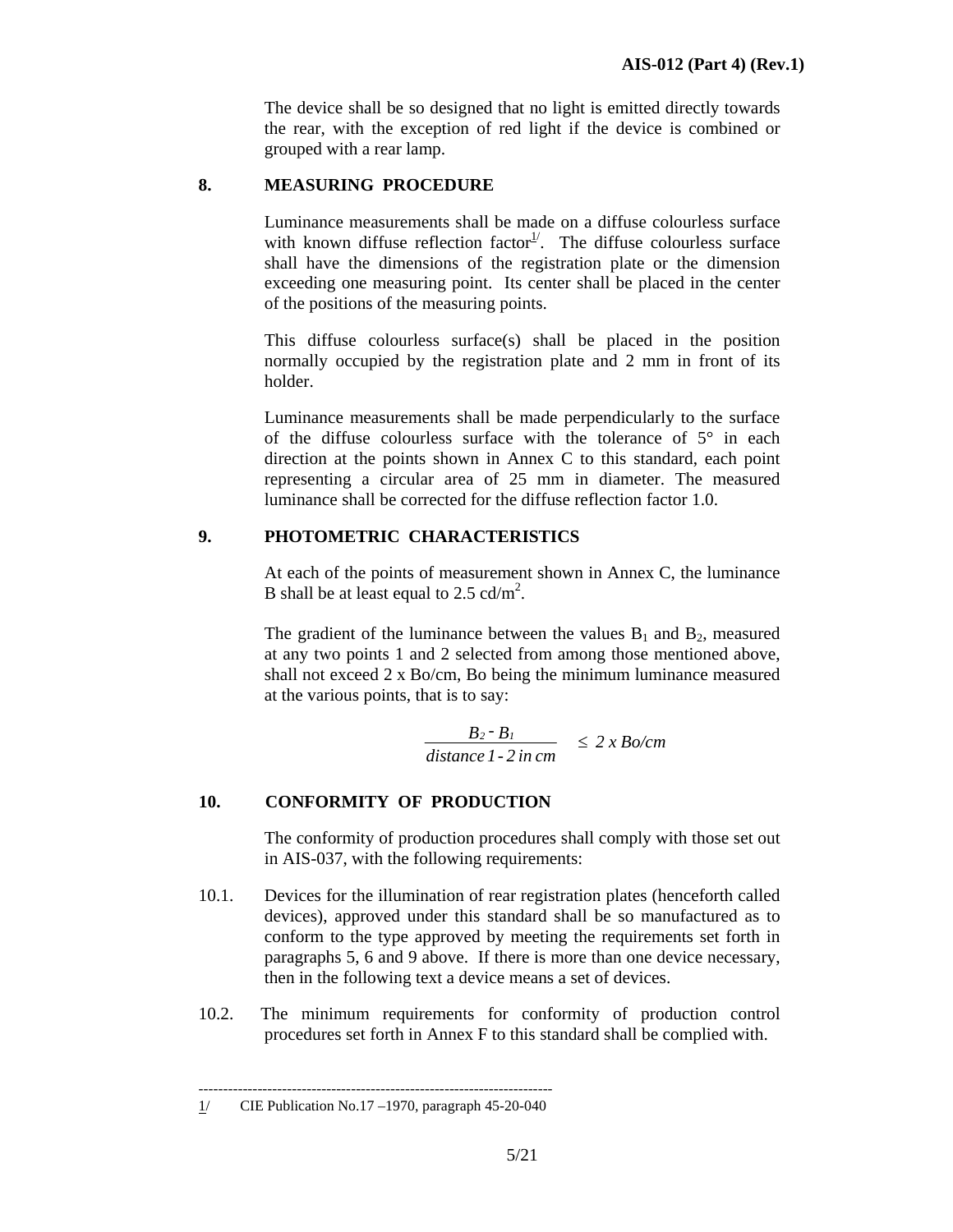- 10.3. The minimum requirements for sampling by a testing agency set forth in Annex G to this standard shall be complied with.
- 10.4. The testing agency which has granted type approval may at any time verify the conformity control methods applied in each production facility. The normal frequency of these verifications shall be once every two years.

# **11. PENALTIES FOR NON-CONFORMITY OF PRODUCTION**

- 11.1. Penalties for non-conformity of production shall be as prescribed in AIS-037.
- 11.2. Reserved
- **12. Reserved**

# **13. TRANSITIONAL PROVISIONS**

- 13**.**1. At the request of the applicant, type approvals for compliance to AIS-012 (Part 4)( Rev. 1):2011, shall be granted by testing agencies from the  $22<sup>nd</sup>$  February 2011 (date of adoption of this standard by CMVR-TSC). Such type approvals shall be deemed to be compliance to AIS-012:2004.
- 13**.**2. At the request of applicant, type approval to the compliance to AIS-012:2004 shall be granted up to the notified date of implementation of AIS-012 (Part 4)( Rev. 1):2011.
- 13.3. Type approvals issued for compliance to AIS-012:2004 shall be extended to approval of AIS-012 (Part 4) (Rev. 1):2011, subject to satisfactory compliance of the following:
	- (a) Marking

#### 13.4. **Extension of approvals for engineering and administrative changes:**

- 13.4.1. In the case of 13.1, extensions shall be granted subject to the conditions of AIS 012 (Part 4)( Rev. 1) :2011. Such extensions shall be deemed to be compliance to AIS-012:2004.
- 13.4.2. In the case of 13.2 extensions shall be granted subject to conditions of AIS-012:2004, till the notified date of implementation.
- 13.5. Type approvals for compliance to AIS-037, already been granted, shall continue to be valid for AIS-012 (Part 4)( Rev. 1):2011 subject to satisfactory compliance of the following:
	- (a) Marking

# **14. Reserved**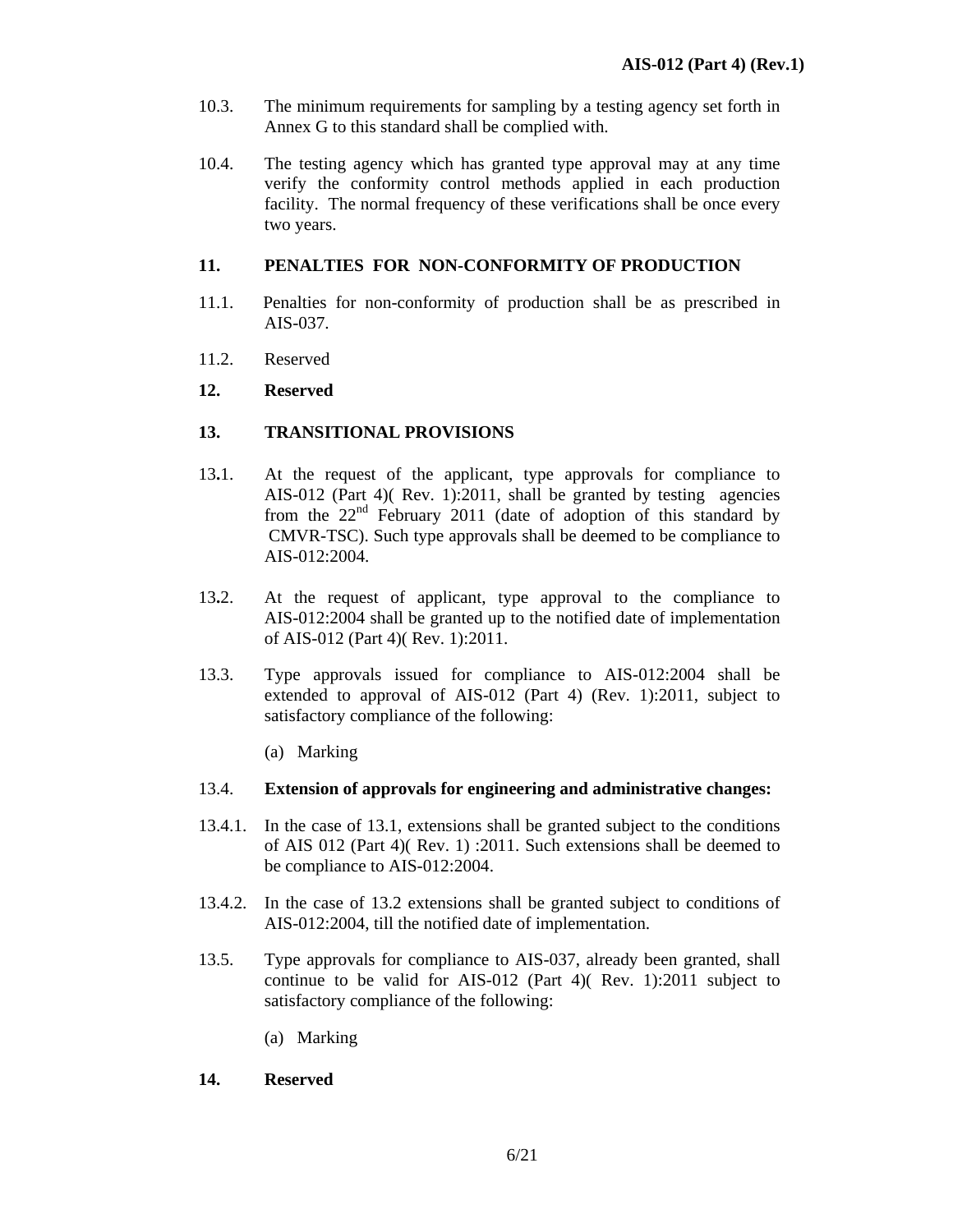#### **15. ESTABLISHING COMPLIANCE OF "E"/ "e" APPROVED REAR REGISTRATION PLATE (MARK) ILLUMINATING LAMPS TO THIS STANDARD**

- 15.1 As an exception to **7**.4 of AIS-037, (or related administrative decisions) for certifying compliance of "E"/ "e" marked light and light-signalling devices to this standard, the test for the following shall be carried out by testing agency
- 15.1.1 Photometric requirements shall be within the limits specified in 9.0.
- 15.1.2 Colourimetric requirements shall be within the limits specified in 6.0.

# **16. AMENDMENTS TO ECE REGULATIONS AFTER THE LEVEL DESCRIBED IN 0.3 OF INTRODUCTION**

16.1 Supplements

In case of changes in ECE regulation, which are issued as supplements (Supplements do not affect the earlier type approvals) at the request of applicant, approval of compliance to this standard shall be issued taking into account the changes arising out of such supplement(s) to ECE regulation with approval from Chairman AISC.

This shall be incorporated in the test report.

**Note** : Such changes will be considered for inclusion in this standard at the time of its next amendment /revision.

# **17 MODIFICATIONS OF THE TYPE OF A REAR REGISTRATION PLATE (MARK) ILLUMINATING LAMP AND EXTENSION OF APPROVAL**

17.1 Every modification pertaining to the information, even if the changes are not technical in nature declared in accordance with clause No. 2 shall be intimated by the applicant to the testing agency.

> If the changes are in parameters not related to the provisions, no further action need be taken.

> If the changes are in parameters related to the provisions, the testing agency, which has issued the certificate of compliance, shall then consider, whether,

- 17.1.1 the model with the changed specifications still complies with provisions, or
- 17.1.2 Any further verification is required to establish compliance.
- 17.2 For considering whether testing is required or not, guidelines given in 18.0 (Criteria for extension of approval) shall be used.
- 17.3 In case of 17.1.2, tests for only those parameters which are affected by the modifications need be carried out
- 17.4 In case of fulfillment of criterion of 17.1.1 or after results of further verification as per 17.1.2 are satisfactory, the approval of compliance shall be extended for the changes carried out.

# **18 CRITERIA FOR EXTENSION OF APPROVAL**

The criteria shall be as agreed between the testing agency and applicant.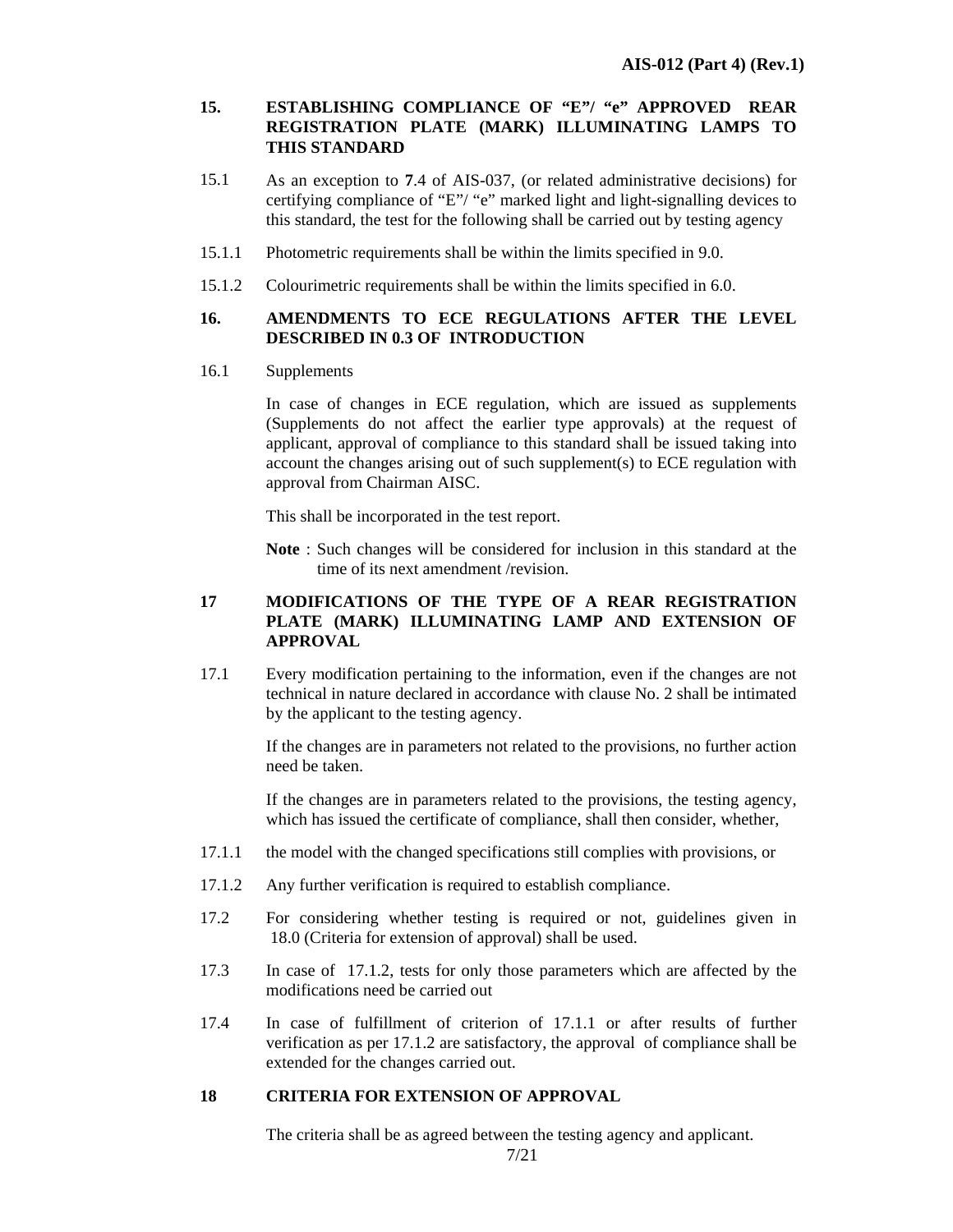# **ANNEX A**

**(**Reserved)

# **ANNEX B**

**(**Reserved)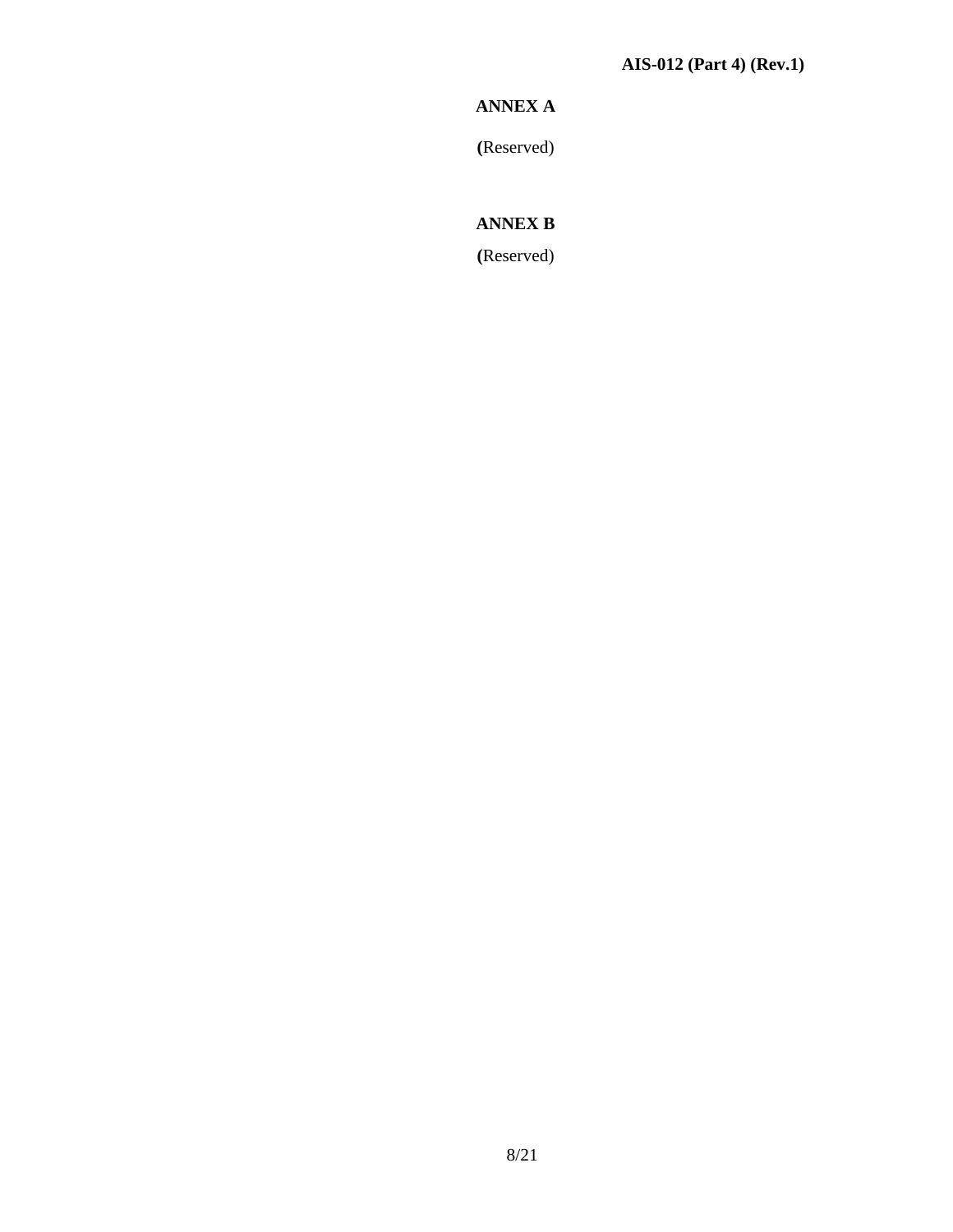# **ANNEX C**

#### (See 8.0)

# **MEASUREMENT POINTS FOR TEST PURPOSES**

(a) devices for illuminating a tall plate (340 x 200 mm)



 $(b)$ devices for illuminating a wide plate  $(500 \times 120 \text{ mm})$ 



**Note:** In the case of devices for illuminating two or all of the plates, the measurement points used are obtained by combining the corresponding drawings above in accordance with the outline indicated by the make or manufacturer; however, if two measurement points are less than 30 mm apart, only one shall be used.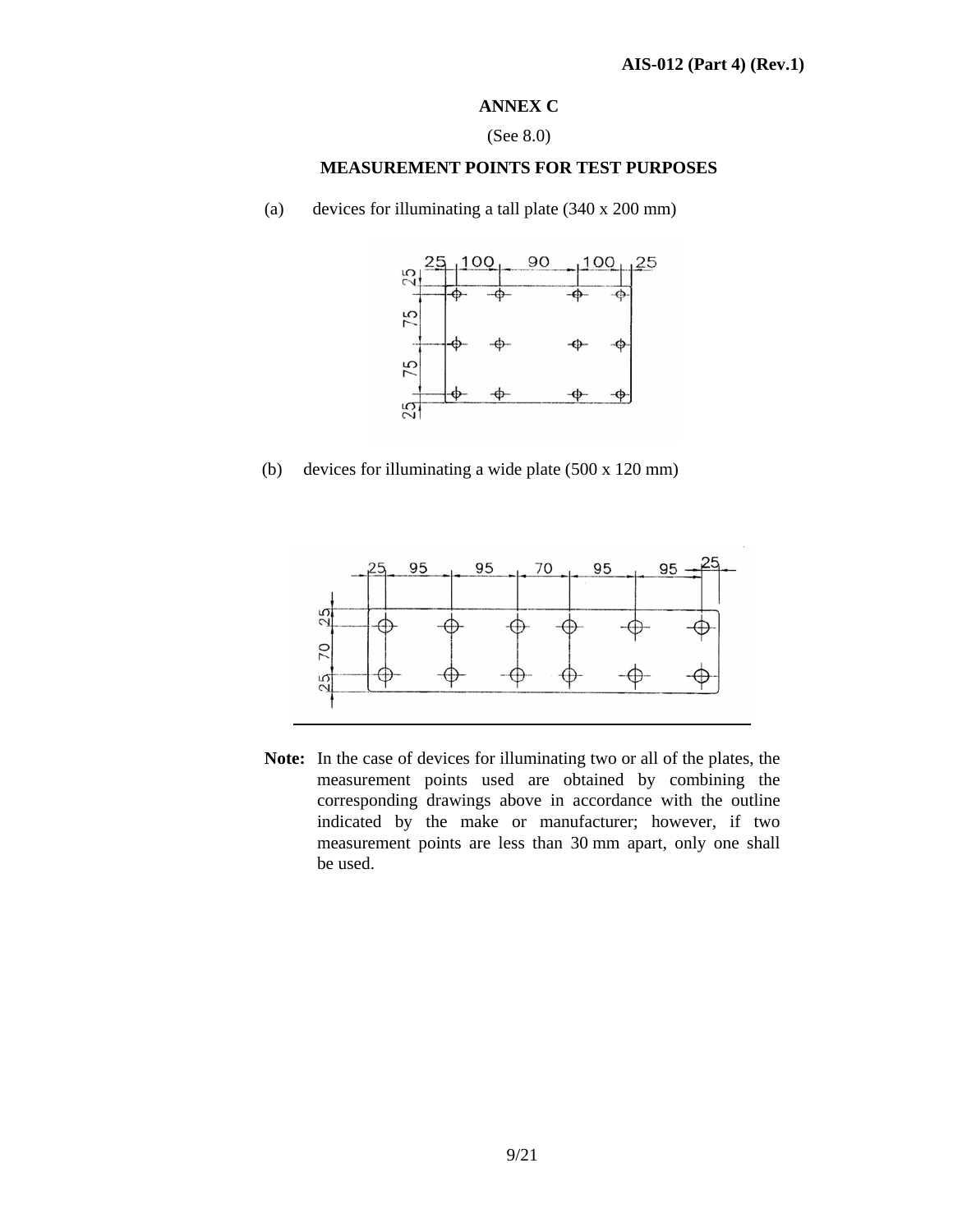#### **ANNEX D**

(See 5.1)

# **MINIMUM FIELD OF VISIBILITY OF THE SURFACE TO BE ILLUMINATED**



- D1. The field-of-visibility angles shown above relate only to the relative positions of the illuminating device and the space for the registration plate.
- D2. The field of visibility of the registration plate when mounted on the vehicle remains subject to the relevant national standards.
- D3. The angles shown take account of the partial occultation caused by the illuminating device. They must be adhered to in the directions in which there is most occultation. The illuminating devices shall be such as to reduce the areas partly occulted to the minimum strictly necessary.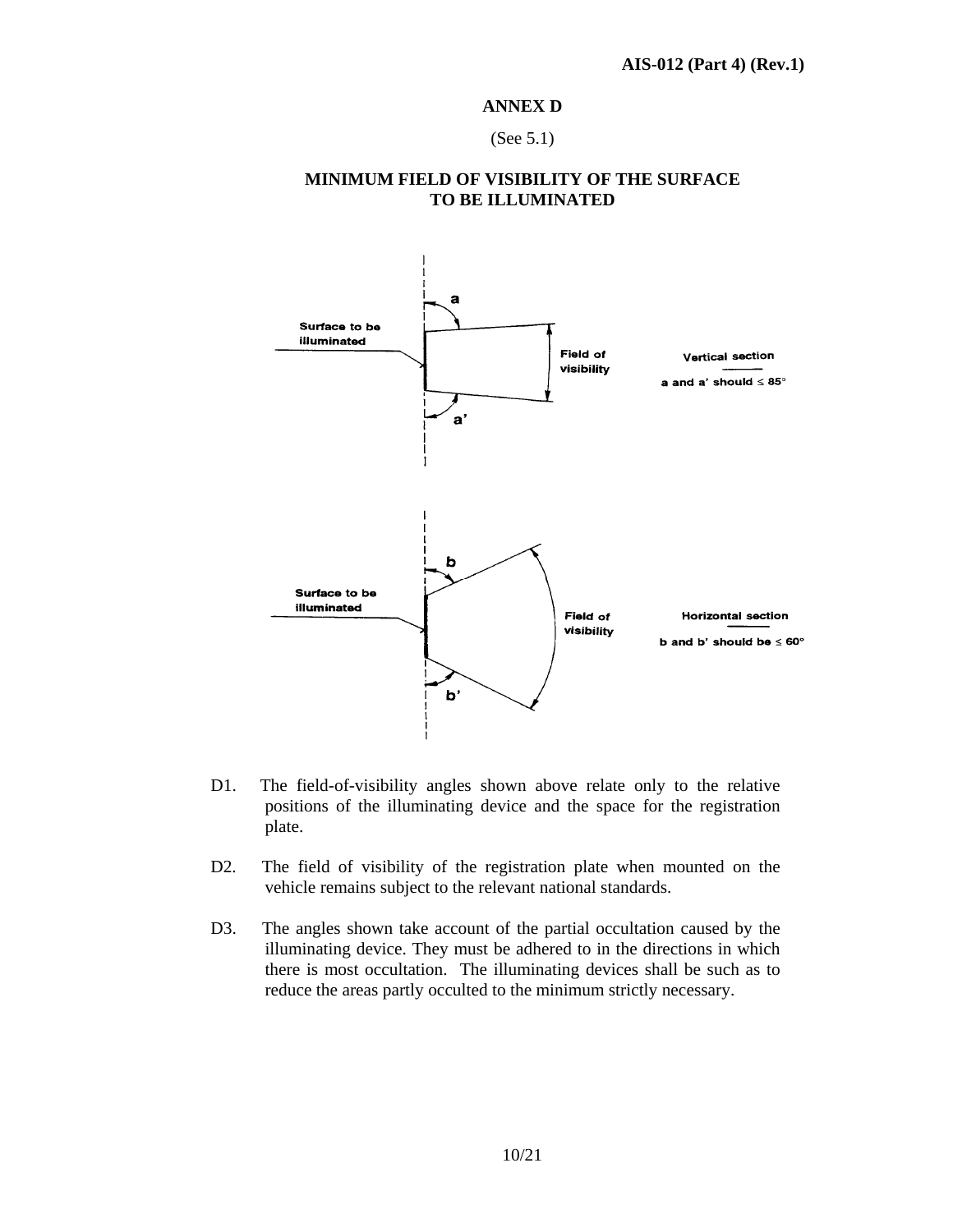# **ANNEX E**

# **PHOTOMETRIC MEASUREMENT OF LAMPS EQUIPPED WITH SEVERAL LIGHT SOURCES**

- E1. The photometric performance shall be checked:
- E1.1. For non-replaceable light sources (filament lamps and other):

with the light sources present in the lamp, in accordance with paragraph 5.2. of this standard.

E1.2. For replaceable filament lamps:

 when equipped with filament lamps at 6.75 V, 13.5 V or 28.0 V the luminance values produced shall be corrected. The correction factor is the ratio between the reference luminous flux and the mean value of the luminous flux found at the voltage applied (6.75 V, 13.5 V or 28.0 V). The actual luminous fluxes of each filament lamp used shall not deviate more than  $\pm$  5 per cent from the mean value. Alternatively a standard filament lamp may be used in turn, in each of the individual positions, operated at its reference flux, the individual measurements in each position being added together.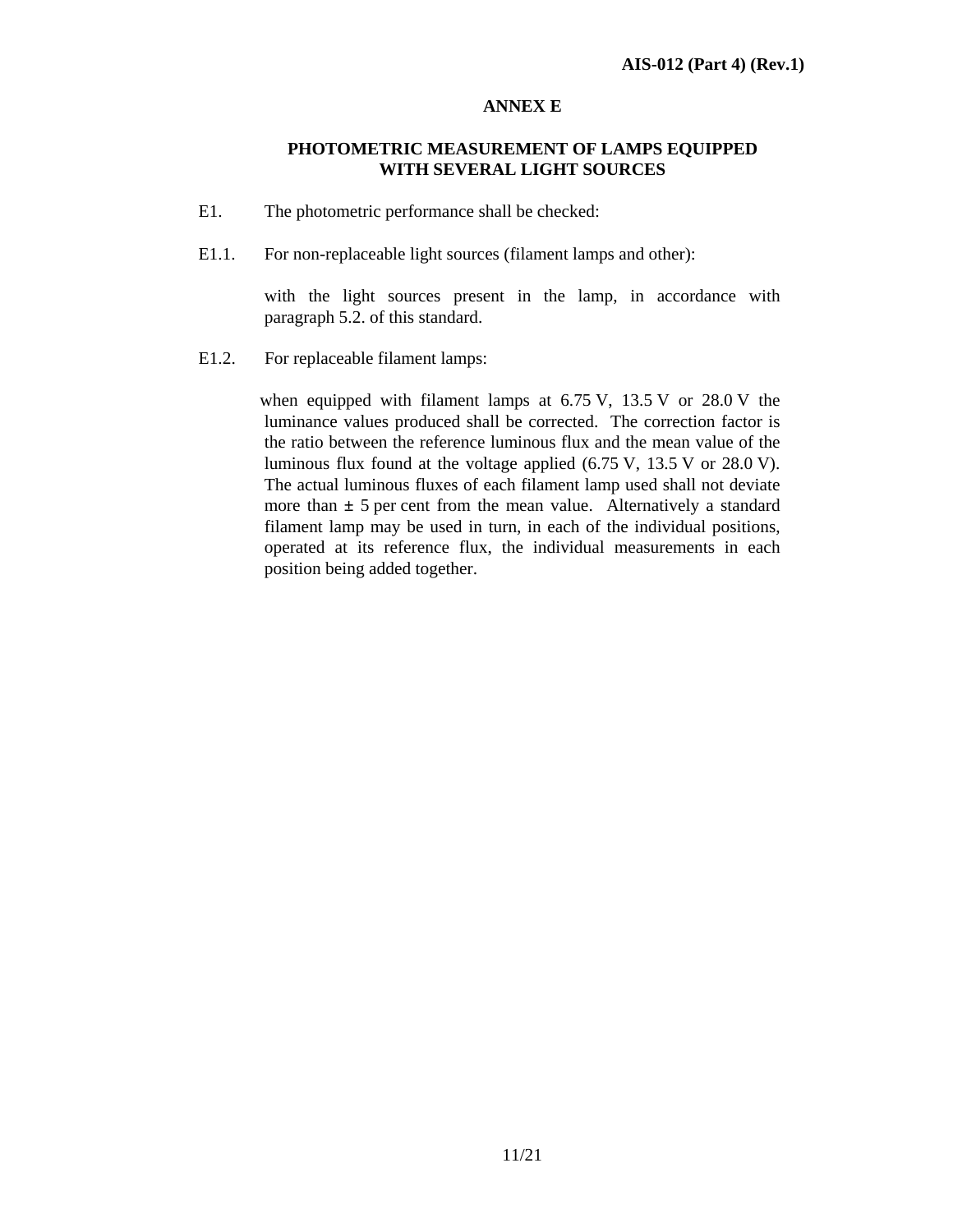# **ANNEX F**

#### (See 10.2)

#### **MINIMUM REQUIREMENTS FOR CONFORMITY OF PRODUCTION CONTROL PROCEDURES**

#### **F1. GENERAL**

- F1.1. The conformity requirements shall be considered satisfied from a mechanical and geometric standpoint, if the differences do notexceed inevitable manufacturing deviations within the requirements of this standard.
- F1.2. With respect to photometric performances, the conformity of mass-produced devices shall not be contested if, when testing photometric performances of any device chosen at random and equipped with a standard filament lamp, or when the lamps are equipped with non-replaceable light sources (filament lamps or other), and when all measurements are made at 6.75 V, 13.5 V or 28.0 V respectively:
- F1.2.1. no measured value deviates unfavourably by more than 20 per cent from the values prescribed in this standard.
- F1.2.2. With respect to the gradient of luminance the unfavourable deviation may be:

| $2.5 \times$ Bo/cm | comparable to | 20 per cent |
|--------------------|---------------|-------------|
| $3.0 \times$ Bo/cm | comparable to | 30 per cent |

F1.2.3. If, in the case of a device equipped with a replaceable light source and if results of the test described above do not meet the requirements, tests on devices shall be repeated using another standard filament lamp.

# **F2. MINIMUM REQUIREMENTS FOR VERIFICATION OF CONFORMITY BY THE MANUFACTURER**

 For each type of device the holder of the approval mark shall carry out at least the following tests, at appropriate intervals. The tests shall be carried out in accordance with the provisions of this standard.

 If any sampling shows non-conformity with regard to the type of test concerned, further samples shall be taken and tested. The manufacturer shall take steps to ensure the conformity of the production concerned.

#### F2.1. **Nature of tests**

 Tests of conformity in this standard shall cover the photometric characteristics.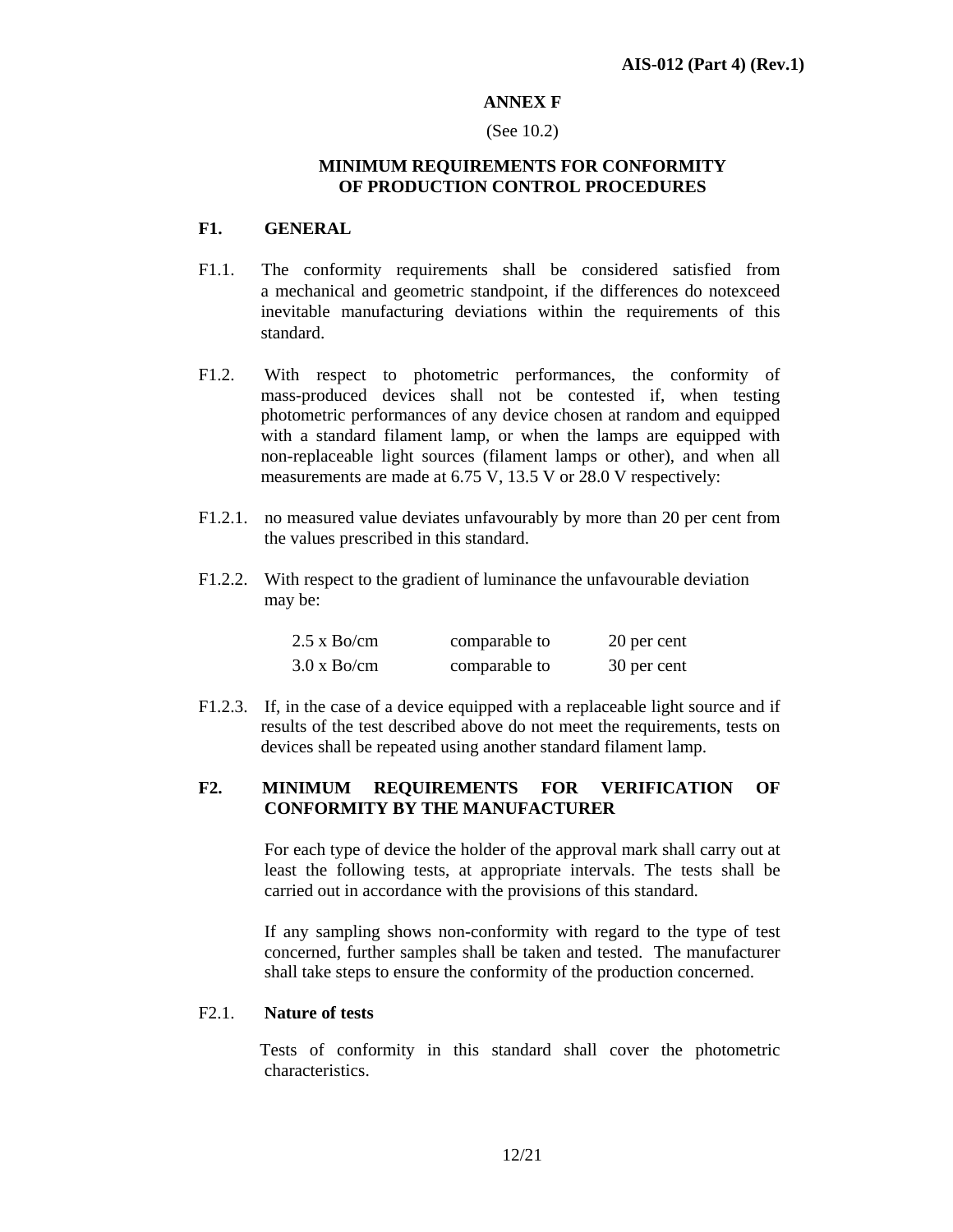# F 2.2. **Methods used in tests**

- F 2.2.1 Tests shall generally be carried out in accordance with the methods set out in this standard.
- F2.2.2 In any test of conformity carried out by the manufacturer, equivalent methods may be used with the consent of the competent testing agency responsible for approval tests. The manufacturer is responsible for proving that the applied methods are equivalent to those laid down in this standard.
- F2.2.3. The application of paragraphs F 2.2.1. and F 2.2.2. requires regular calibration of test apparatus and its correlation with measurements made by a testing agency.
- F2.2.4. In all cases the reference methods shall be those of this standard, particularly for the purpose of administrative verification and sampling.

#### F2.3. **Nature of sampling**

 Samples of devices shall be selected at random from the production of a uniform batch. A uniform batch means a set of devices of the same type, defined according to the production methods of the manufacturer.

 The assessment shall in general cover series production from individual factories. However, a manufacturer may group together records concerning the same type from several factories, provided these operate under the same quality system and quality management.

#### F2.4. **Measured and recorded photometric characteristics**

 The sampled device shall be subjected to photometric measurements provided for in the standard.

#### F2.5. **Criteria governing acceptability**

 The manufacturer is responsible for carrying out a statistical study of the test results and for defining, in agreement with the testing agency, criteria governing the acceptability of his products in order to meet the specifications laid down for verification of conformity of products in paragraph 10.1. of this standard.

 The criteria governing the acceptability shall be such that, with a confidence level of 95 per cent, the minimum probability of passing a spot check in accordance with Annex G (first sampling) would be 0.95.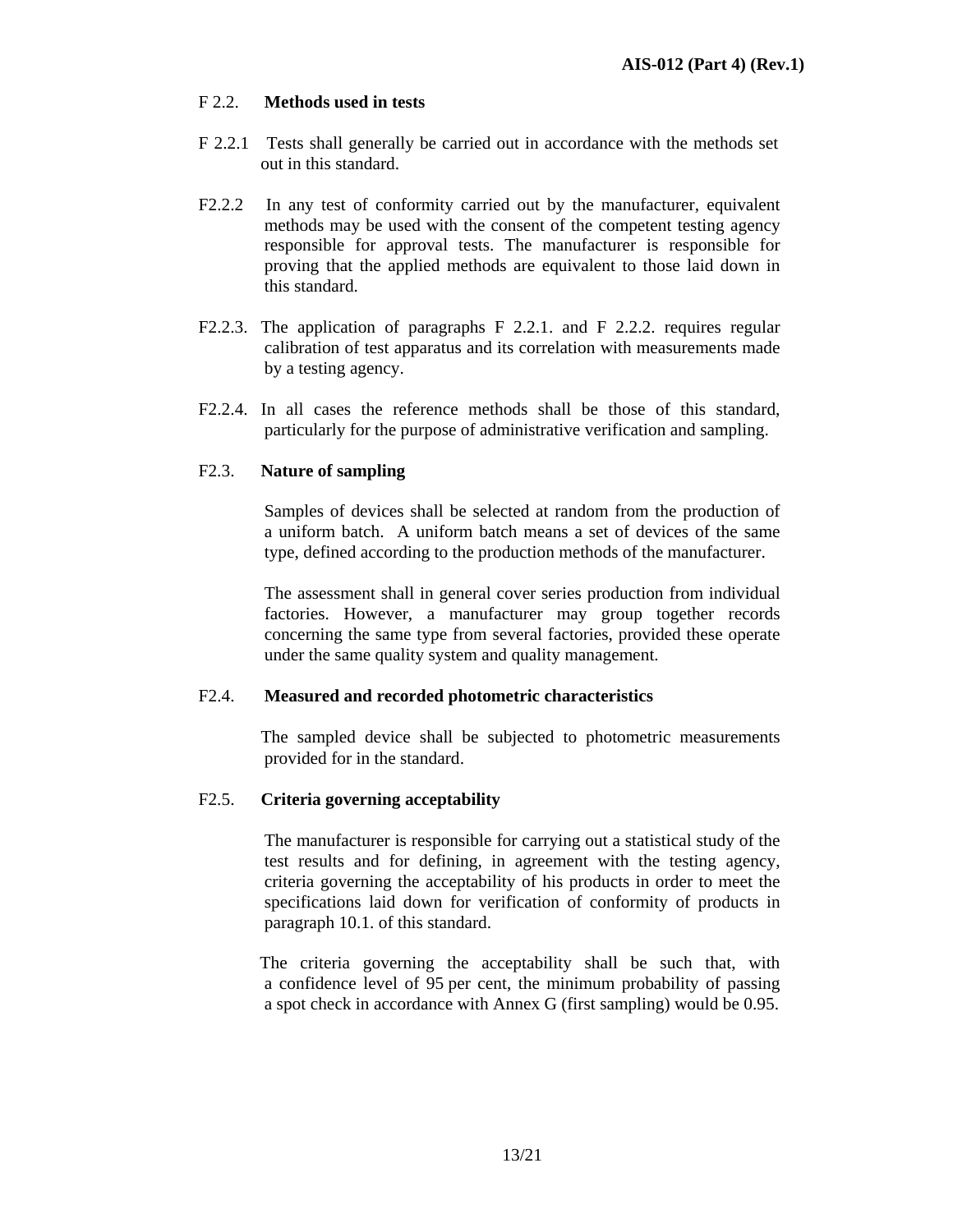# **ANNEX G**

#### (See 10.3)

#### **MINIMUM REQUIREMENTS FOR SAMPLING BY A TESTING AGENCY**

# **G1. GENERAL**

- G1.1. The conformity requirements shall be considered satisfied from a mechanical and a geometric stand point, in accordance with the requirements of this standard, if any, if the differences do not exceed inevitable manufacturing deviations.
- G1.2. With respect to photometric performance, the conformity of mass-produced devices shall not be contested if, when testing photometric performances of any device chosen at random and equipped with a standard filament lamp, or when the lamps are equipped with non-replaceable light sources (filament lamps or other), and when all measurements are made at 6.75 V, 13.5 V or 28.0 V respectively:
- G1.2.1. no measured value deviates unfavourably by more than 20 per cent from the values prescribed in this standard.
- G1.2.2. With respect to the gradient of luminance the unfavourable deviation may be:

| $2.5 \times$ Bo/cm | comparable to | 20 per cent |
|--------------------|---------------|-------------|
| $3.0 \times$ Bo/cm | comparable to | 30 per cent |

- G1.2.3. If, in the case of a device equipped with a replaceable light source and if results of the test described above do not meet the requirements, tests on devices shall be repeated using another standard filament lamp.
- G1.2.4. Devices with apparent defects are disregarded.

# **G2. FIRST SAMPLING**

 In the first sampling four devices are selected at random. The first sample of two is marked A, the second sample of two is marked B.

#### G2.1. **The conformity is not contested**

G2.1.1. Following the sampling procedure shown in Figure 1 of this annex the conformity of mass-produced devices shall not be contested if the deviation of the measured values of the devices in the unfavourable directions are: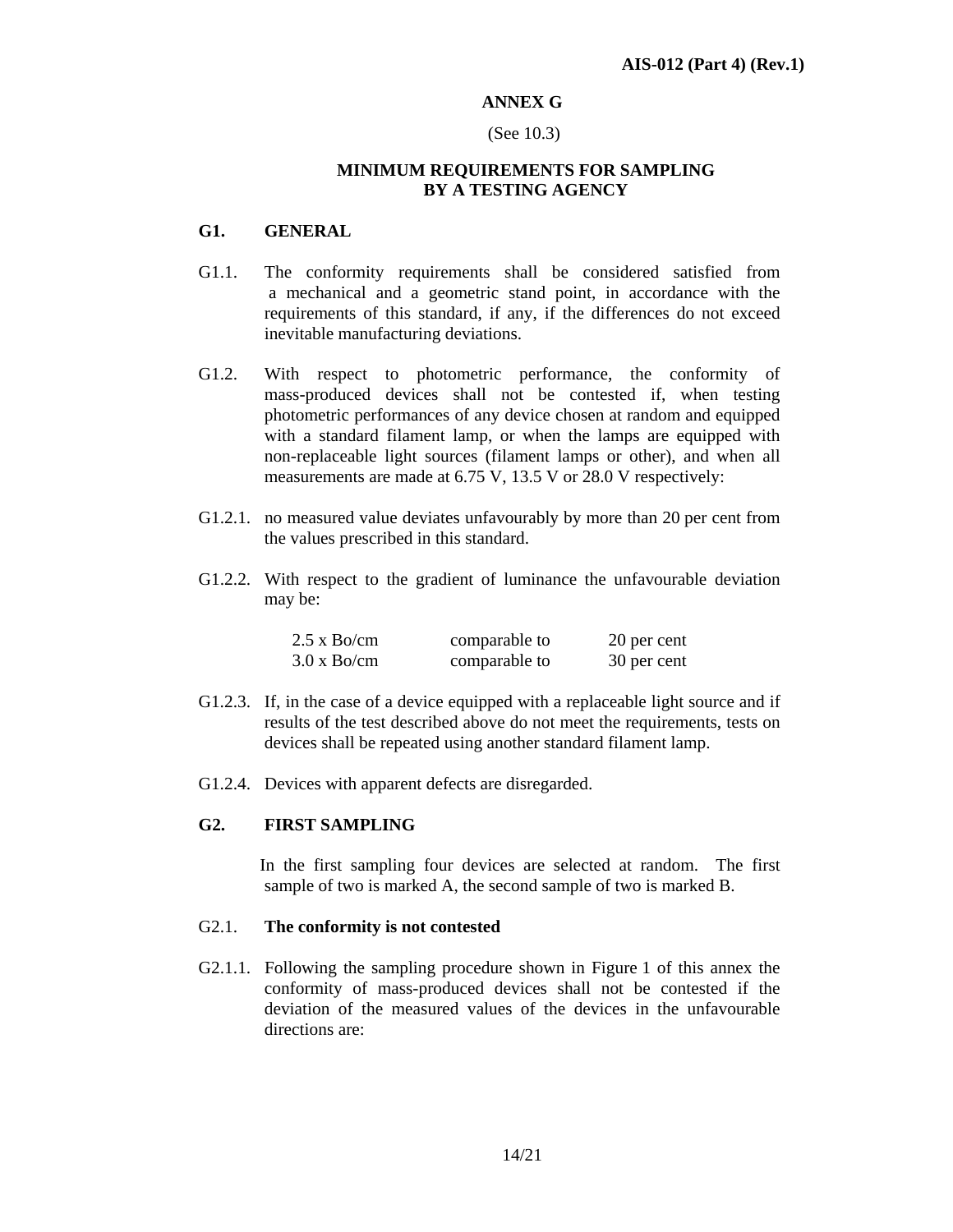G2.1.1.1. sample A

|                      | A1: | one device               | 0 per cent  |
|----------------------|-----|--------------------------|-------------|
|                      |     | one device not more than | 20 per cent |
|                      | A2: | both devices more than   | 0 per cent  |
|                      |     | but not more than        | 20 per cent |
|                      |     | go to sample B           |             |
| $\sim$ $\sim$ $\sim$ |     |                          |             |

G2.1.1.2. sample B

|  | both devices | 0 per cent |
|--|--------------|------------|
|--|--------------|------------|

# G2.2. **The conformity is contested**

G2.2.1. Following the sampling procedure shown in Figure 1 of this annex the conformity of mass-produced devices shall be contested and the manufacturer requested to make his production meet the requirements (alignment) if the deviations of the measured values of the devices are:

#### G2.2.1.1. sample A

| A3: | one device not more than | 20 per cent |
|-----|--------------------------|-------------|
|     | one device more than     | 20 per cent |
|     | but not more than        | 30 per cent |

#### G2.2.1.2. sample B

| B2: | in the case of A2        |             |
|-----|--------------------------|-------------|
|     | one device more than     | 0 per cent  |
|     | but not more than        | 20 per cent |
|     | one device not more than | 20 per cent |
| B3: | in the case of A2        |             |
|     | one device               | 0 per cent  |
|     | one device more than     | 20 per cent |
|     | but not more than        | 30 per cent |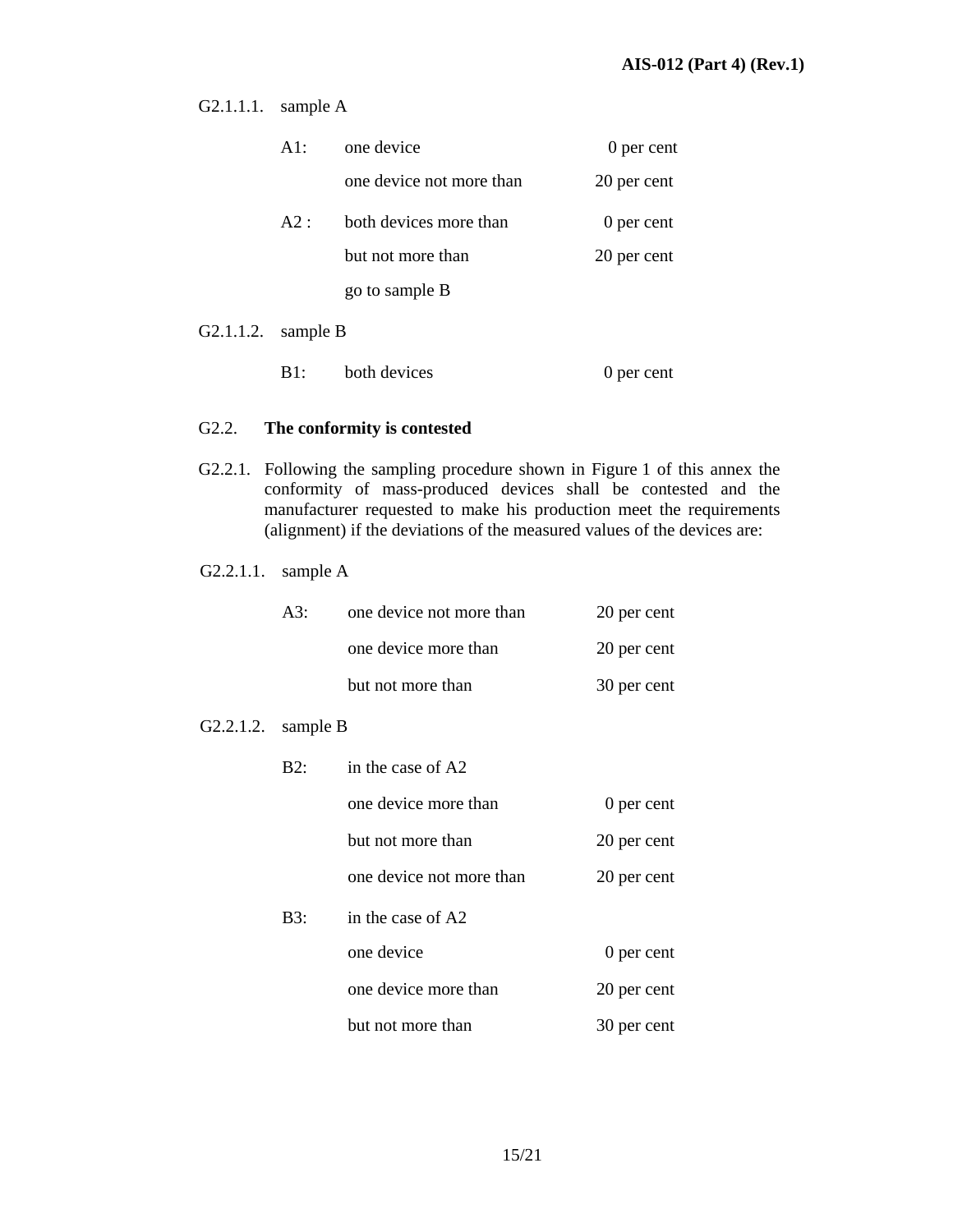#### G2.3. **Non conformity established**

Conformity shall be contested and paragraph 11 applied if, following the sampling procedure in Figure 1 of this annex, the deviations of the measured values of the devices are:

#### G2.3.1. sample A

|         |     | A4: one device not more than<br>one device more than                                   | 20 per cent<br>30 per cent               |
|---------|-----|----------------------------------------------------------------------------------------|------------------------------------------|
|         |     | A5: both devices more than                                                             | 20 per cent                              |
| G2.3.2. |     | sample B                                                                               |                                          |
|         | B4: | in the case of A2<br>one device more than<br>but not more than<br>one device more than | 0 per cent<br>20 per cent<br>20 per cent |
|         |     | B5: in the case of $A2$<br>both devices more than                                      | 20 per cent                              |
|         | B6: | in the case of A2<br>one device<br>one device more than                                | 0 per cent<br>30 per cent                |

# **G3**. **REPEATED SAMPLING**

In the cases of A3, B2, B3 a repeated sampling, third sample C of two devices and fourth sample D of two devices, selected from stock manufactured after alignment, is necessary within two months' time after the notification.

#### G3.1. **The conformity is not contested**

- G3.1.1. Following the sampling procedure shown in Figure 1 of this annex the conformity of mass-produced devices shall not be contested if the deviations of the measured values of the devices are:
- G3.1.1.1. sample C

| $C1:$ one device<br>one device not more than                      | 0 per cent<br>20 per cent |
|-------------------------------------------------------------------|---------------------------|
| C2: both devices more than<br>but not more than<br>go to sample D | 0 per cent<br>20 per cent |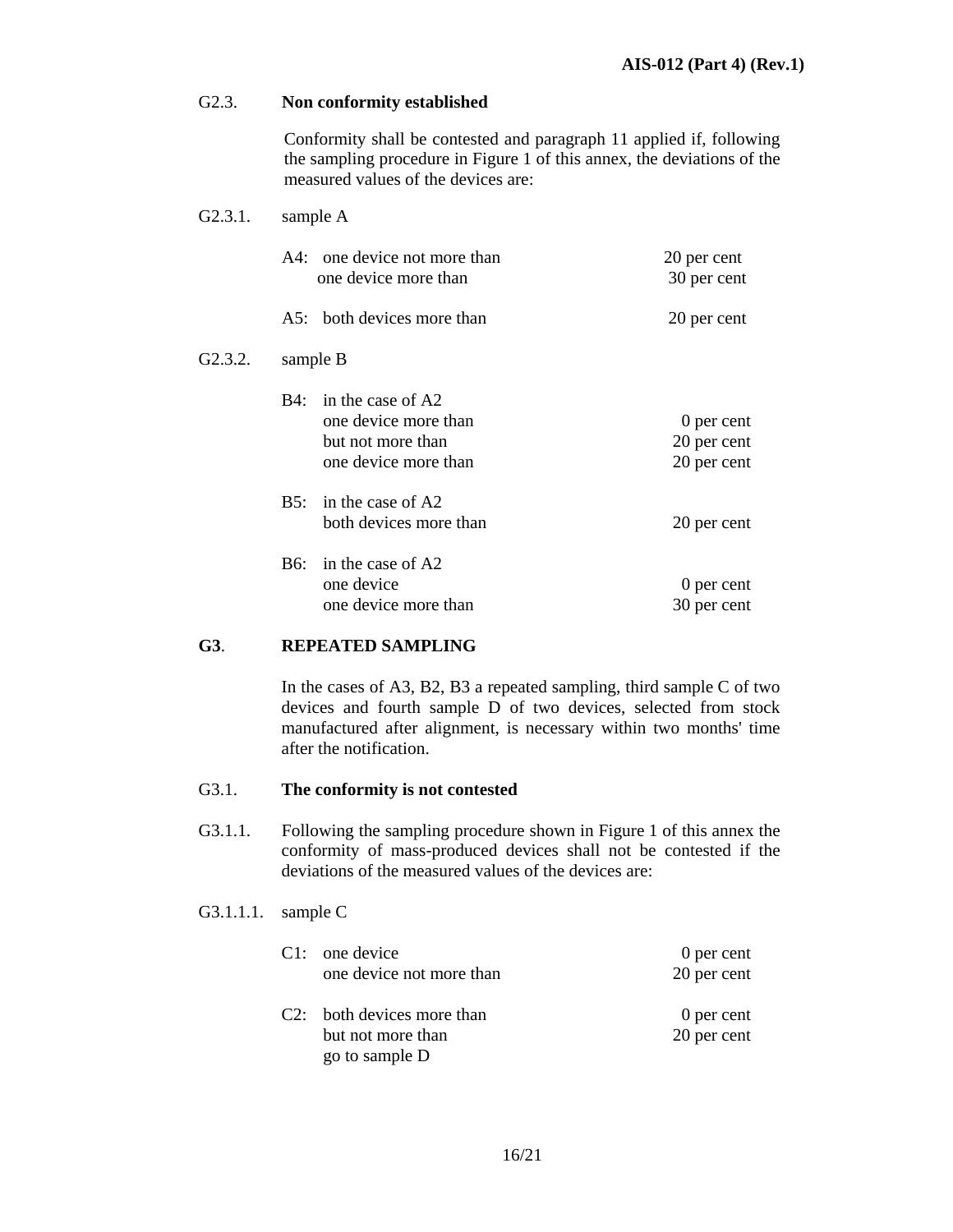G3.1.1.2. sample D

| D1: in the case of $C2$ |            |
|-------------------------|------------|
| both devices            | 0 per cent |

#### G3.2. **The conformity is contested**

- G3.2.1. Following the sampling procedure shown in Figure 1 of this annex the conformity of mass-produced devices shall be contested and the manufacturer requested to make his production meet the requirements (alignment) if the deviations of the measured values of the devices are:
- G3.2.1.1. sample D

| D2: in the case of $C2$  |             |
|--------------------------|-------------|
| one device more than     | 0 per cent  |
| but not more than        | 20 per cent |
| one device not more than | 20 per cent |

#### G3.3. **Non conformity established**

Conformity shall be contested and paragraph 11 applied if, following the sampling procedure in Figure 1 of this annex, the deviations of the measured values of the devices are:

#### G3.3.1. sample C

| C3: one device not more than | 20 per cent |
|------------------------------|-------------|
| one device more than         | 20 per cent |
| C4: both devices more than   | 20 per cent |

#### G3.3.2. sample D

| D3: in the case of $C2$   |             |
|---------------------------|-------------|
| one device 0 or more than | 0 per cent  |
| one device more than      | 20 per cent |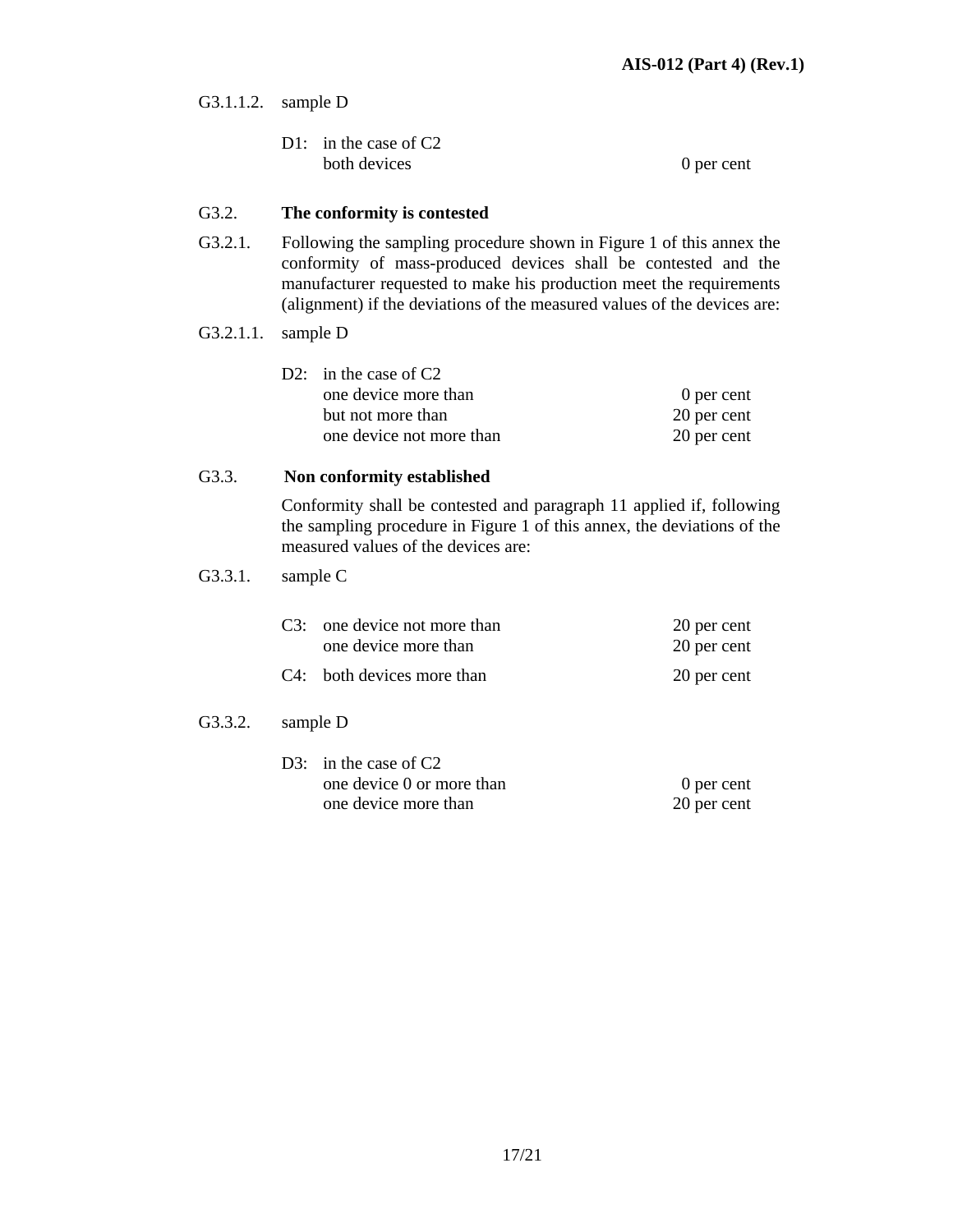

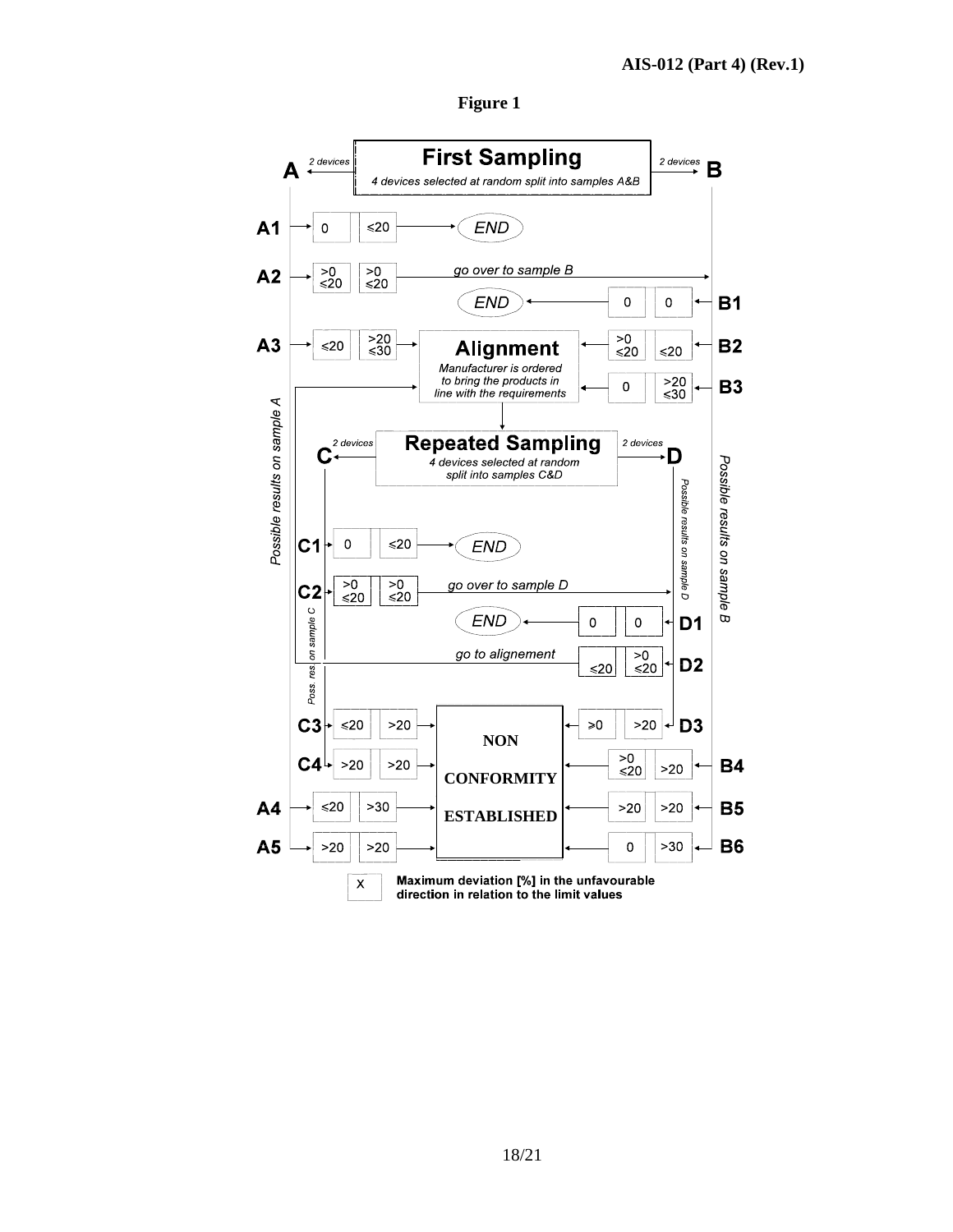4

#### **ANNEX H**

#### (See introduction)

#### **COMPOSITION OF AISC PANEL ON LIGHTING AND LIGHT SIGNALLING DEVICES\***

 $\overline{\phantom{a}}$ 

| Convener              |                                                                                        |
|-----------------------|----------------------------------------------------------------------------------------|
| Mr. R. M. Kanitkar    | Force Motors Ltd., (SIAM)                                                              |
| <b>Members</b>        | <b>Representing</b>                                                                    |
| Mr. A. S. Bhale       | The Automotive Research Association of India (ARAI)                                    |
| Mr. B. V. Shamsundara | The Automotive Research Association of India (ARAI)                                    |
| Mr. D. P. Saste       | Central Institute of Road Transport (CIRT)                                             |
| Mr. V. D. Chavan      | Central Institute of Road Transport (CIRT)                                             |
| Dr. Madhusudan Joshi  | International Centre for Automotive Technology (ICAT)                                  |
| Mr. G.R.M. Rao        | Vehicle Research & Dev. Estt. (VRDE)                                                   |
| Dr. N. Karuppaiah     | National Automotive Testing and R&D Infrastructure<br>Project (NATRIP)                 |
| Mr. K. K. Gandhi      | Society of Indian Automobile Manufacturers (SIAM)                                      |
| Mr. T. M. Balaraman   | Society of Indian Automobile Manufacturers (SIAM)<br>(Hero MotoCorp Ltd.)              |
| Mr. G. K. Binani      | Society of Indian Automobile Manufacturers (SIAM)<br>(Tata Motors Ltd)                 |
| Mr. P. K. Banerjee    | Society of Indian Automobile Manufacturers (SIAM)<br>(Tata Motors Ltd)                 |
| Mr. Z. A. Mujawar     | Society of Indian Automobile Manufacturers (SIAM)<br>(Mahindra and Mahindra Ltd)       |
| Mr. Nagendra H. V.    | Society of Indian Automobile Manufacturers (SIAM)<br>(Toyota Kirloskar Motor Pvt. Ltd) |
| Mr. Prakash Vemali    | Society of Indian Automobile Manufacturers (SIAM)<br>(Mercedes Benz India Ltd.)        |
| Mr. Jitendra Malhotra | Society of Indian Automobile Manufacturers (SIAM)<br>(Maruti Suzuki India Ltd)         |
| Mr. Sumit Sharma      | Society of Indian Automobile Manufacturers (SIAM)<br>(Volkswagen India Private Ltd.)   |
| Mr. Harjeet Singh     | Society of Indian Automobile Manufacturers (SIAM)<br>(Hero Honda Motors Ltd)           |
| Mr. Harsh Agrawal     | Society of Indian Automobile Manufacturers (SIAM)<br>(Hero Honda Motors Ltd)           |
| Mr. S Ramiah          | Society of Indian Automobile Manufacturers (SIAM)<br>(TVS Motor Company Limited)       |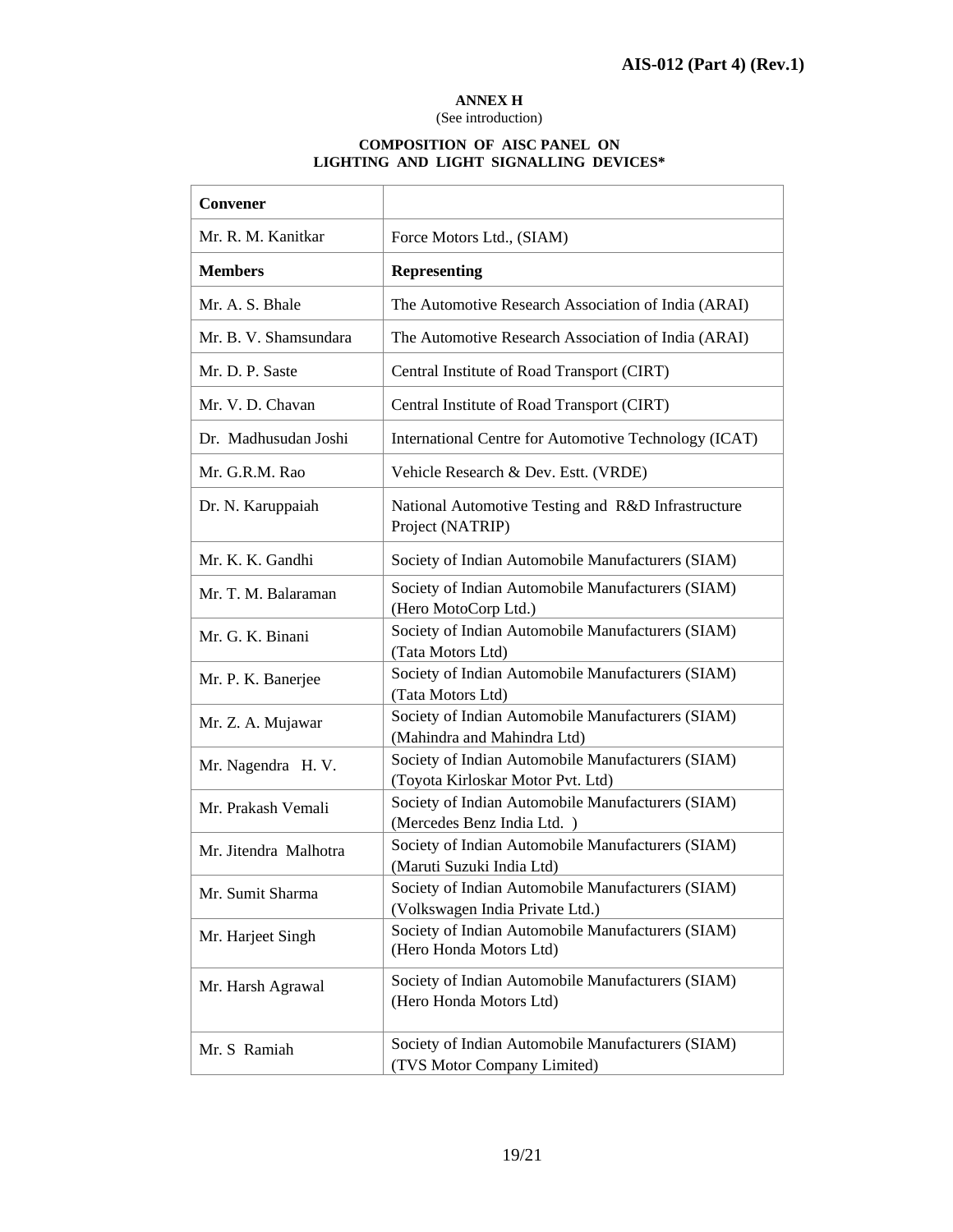| Mr. T.C. Gopalan,         | Tractor Manufacturers Association (TMA)                           |
|---------------------------|-------------------------------------------------------------------|
| Mr. K. N. D. Nambudiripad | <b>Automotive Component Manufacturers Association</b><br>(ACMA)   |
| Mr. G. V. George          | FIEM Industries Ltd. (ACMA)                                       |
| Mr. Rajagopalan           | FIEM Industries Ltd. (ACMA)                                       |
| Mr. Virendra Sachdev      | Lumax Industries Ltd. (ACMA)                                      |
| Mr. Sagar Kulkarni        | Rinder India Pvt. Ltd. (ACMA)                                     |
| Mr. T. V. Singh           | Bureau of Indian Standards (BIS)                                  |
| Mr. Rajiv Agarwal         | All India Auto & Miniature Bulbs & Component Mfrs.<br>Association |
| Mr. C. K. Choudhari       | All India Auto & Miniature Bulbs & Component Mfrs.<br>Association |

\* At the time of approval of this Automotive Industry Standard (AIS)